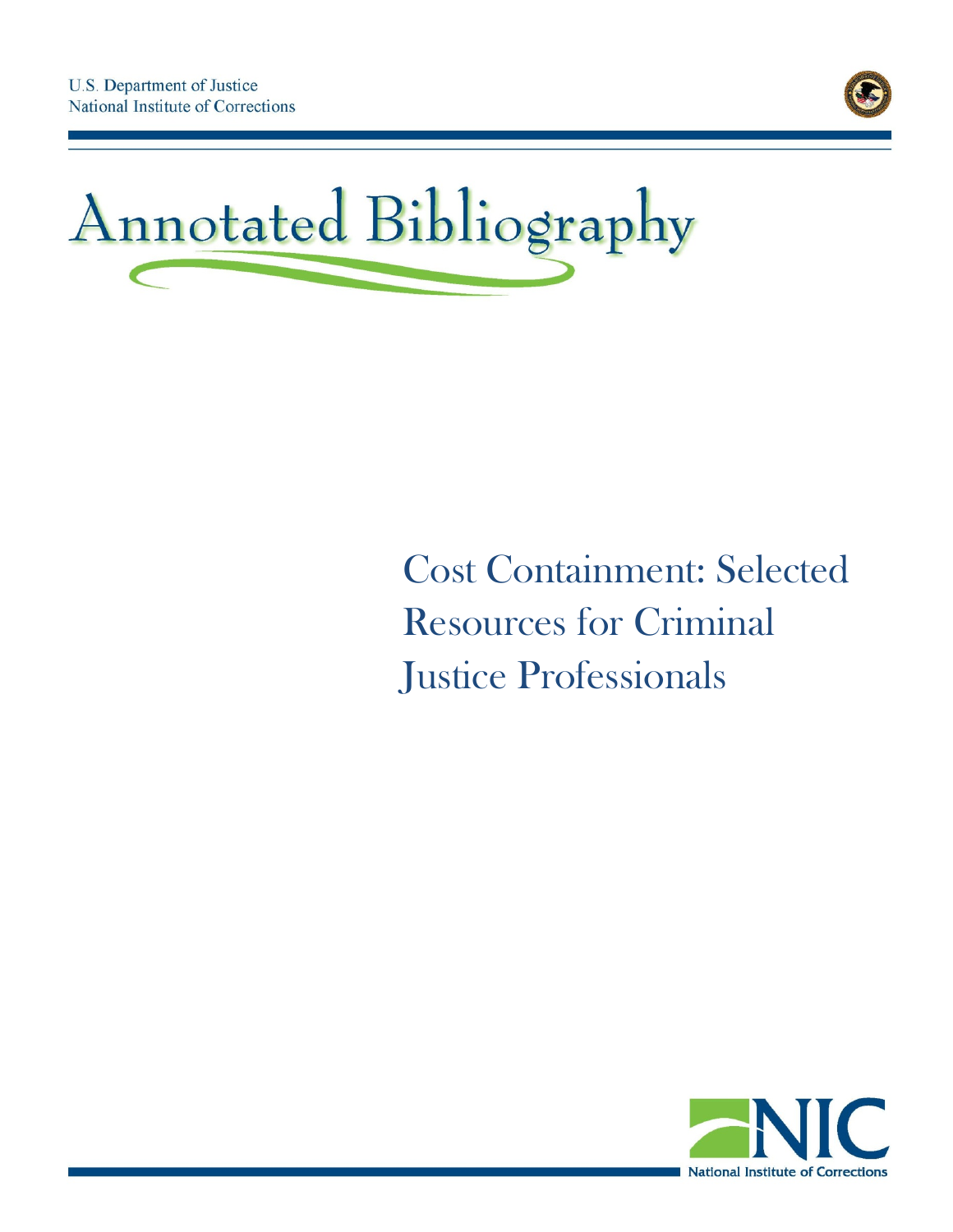## **Cost Containment**

Prepared by the NIC Information Center (Compiled by The Moss Group, Inc.) **July 2012** Accession No. 026208

An electronic copy of this document can be found at: www.nicic.gov/Library/026208

### Contents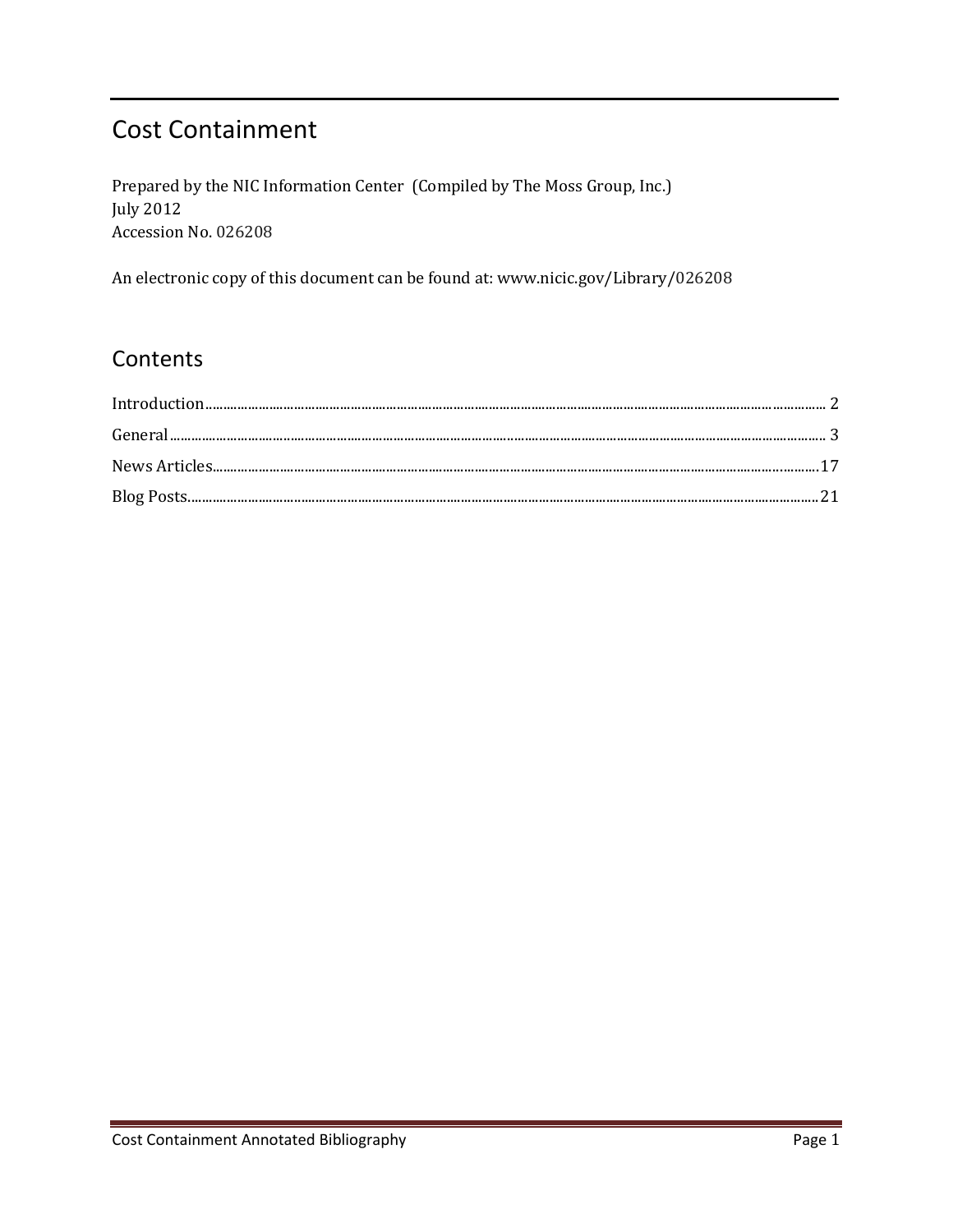#### <span id="page-2-0"></span>Introduction

Across the country, correctional agencies are facing an era of fiscal austerity. They are being tasked with meeting the mission of public safety with reduced resources while maintaining effective operations and the efficient use of public funding. This has now become the "new normal".

In a 2011 survey of correctional professionals, 98.5% of the respondents indicated that cost containment is a significant or critical concern within their organizations. Ninety-two percent of the respondents indicated that their agency has engaged in targeted cost containment efforts within the past five years. These cost containment efforts were primarily the result of budget constraints due to both short and long-term economic conditions.

We believe that this annotated cost containment bibliography will assist the field of corrections in understanding and addressing their specific challenges with cost containment issues.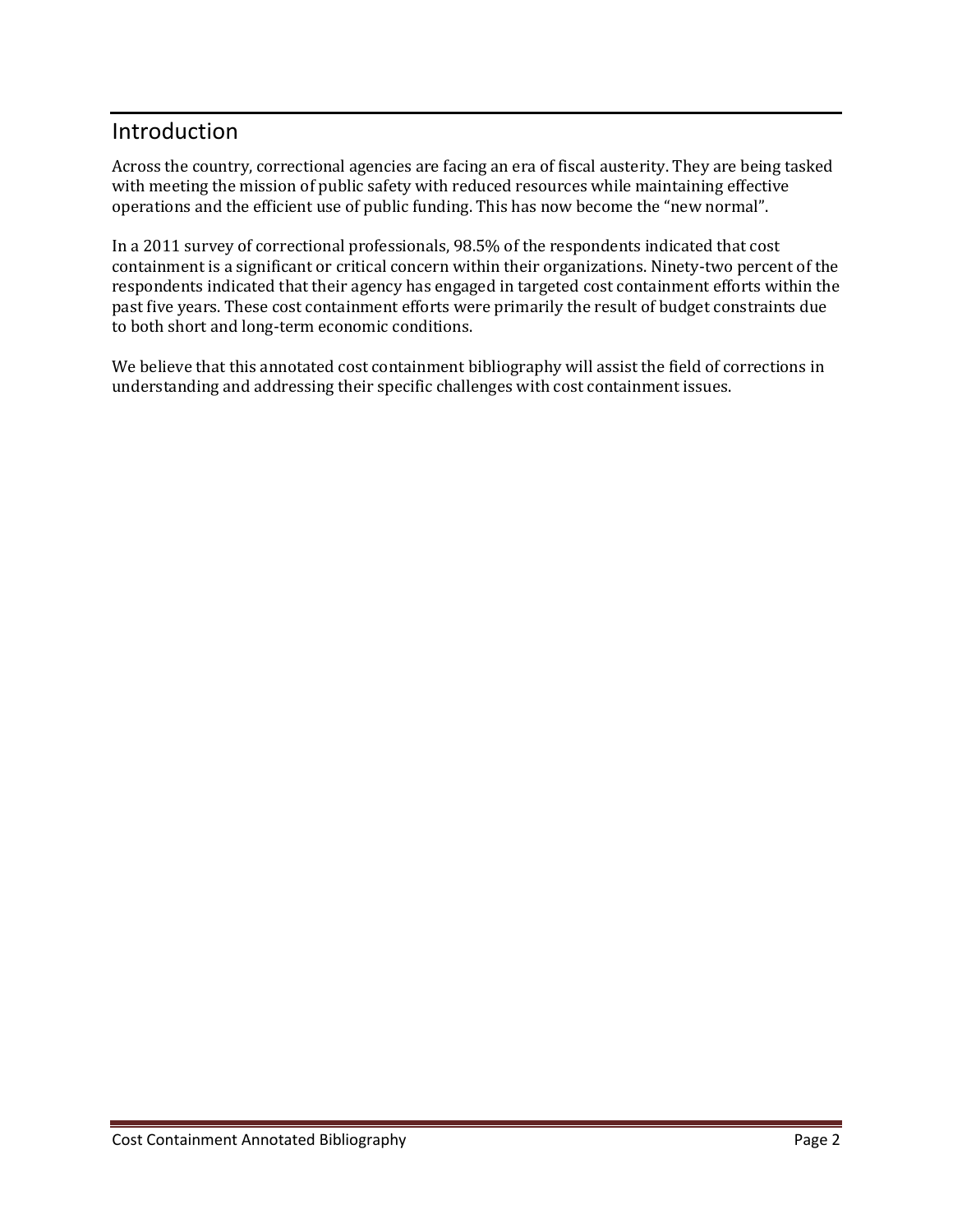#### <span id="page-3-0"></span>General

*10 Minutes on Sustainable Cost Reduction*. New York: PricewaterhouseCoopers, January 2009. Strategies for reducing costs that are sustainable, they not only work in the present but also in the future, are explained. This publication covers: why most cost reduction attempts fail; cost reduction strategies and practices that are either value killer or value builders at a glance; challenging times call for thoughtful measures; why cost reduction plans unravel; a strong foundation is critical; and a culture of sustainable cost reduction—where to start. *<http://nicic.gov/Library/026089>*

*"About CBKB."* Vera Institute of Justice, Cost-Benefit Knowledge Bank for Criminal Justice. Accessed 5 March 2012.

"The Cost-Benefit Knowledge Bank for Criminal Justice (CBKB) aims to broaden and deepen the understanding and use of cost-benefit analysis in criminal justice... [and to] help practitioners and jurisdictions build their capacity to conduct cost-benefit studies and apply cost-benefit analysis to policymaking." Access points on this website include: Webinar on Cost-Benefit Analysis (CBA) and Justice Policy for State Legislators; a step-by-step guide to CBA; Estimating Marginal Costs webinar; webinar on Linking Evaluation and Cost-Benefit Analysis in Criminal Justice; CBA Basics; CBA Toolkit; CBKB Blog; and events of interest. *<http://cbkb.org/about/>*

"Annual Connecticut Recidivism Study". *Connecticut Office of Policy and Management*. Accessed 6 March 2012.

This website provides access to the 2012 Recidivism among Sex Offenders in Connecticut, and the 2011 Annual Connecticut Recidivism Report along with those from 2007 through 2010. Results are generated from a two year study of the 2008 release cohort. According to four types of recidivism measures, within two years of release 56% of the male offenders were rearrested, 47% returned to prison, 39% convicted of new charges, and 27% received a new prison sentence. Forty-seven percent of women offenders were rearrested with 36% returned to prison. These rates reflect a moderate decline from 2004-2005. Over five years, recidivism rates for sex offenders were 3.6% arrested and charged with a new crime, 2.7% convicted for a new sex offense, and 1.7% returned to prison to serve a sentence for a new crime.

*[http://www.ct.gov/opm/cwp/view.asp?a=2976&Q=383710&opmNav\\_GID=1797&opmNav=|4](http://www.ct.gov/opm/cwp/view.asp?a=2976&Q=383710&opmNav_GID=1797&opmNav=|46658|) [6658|](http://www.ct.gov/opm/cwp/view.asp?a=2976&Q=383710&opmNav_GID=1797&opmNav=|46658|)*

Aos, Steve, Marna Miller, and Elizabeth Drake. "Evidence-Based Public Policy Options to Reduce Future Prison Construction, Criminal Justice Costs, and Crime Rates*." Victims and Offenders* 4, (2009): 170-196.

This article has sections that cover: meta-analytical procedures; cost-benefit procedures; findings for what reduces crime and what the costs and benefits are; and conclusions. The article describes the methodology behind, and includes some updates to, the 2006 report, "Evidence-Based Public Policy Options to Reduce Future Prison Construction, Criminal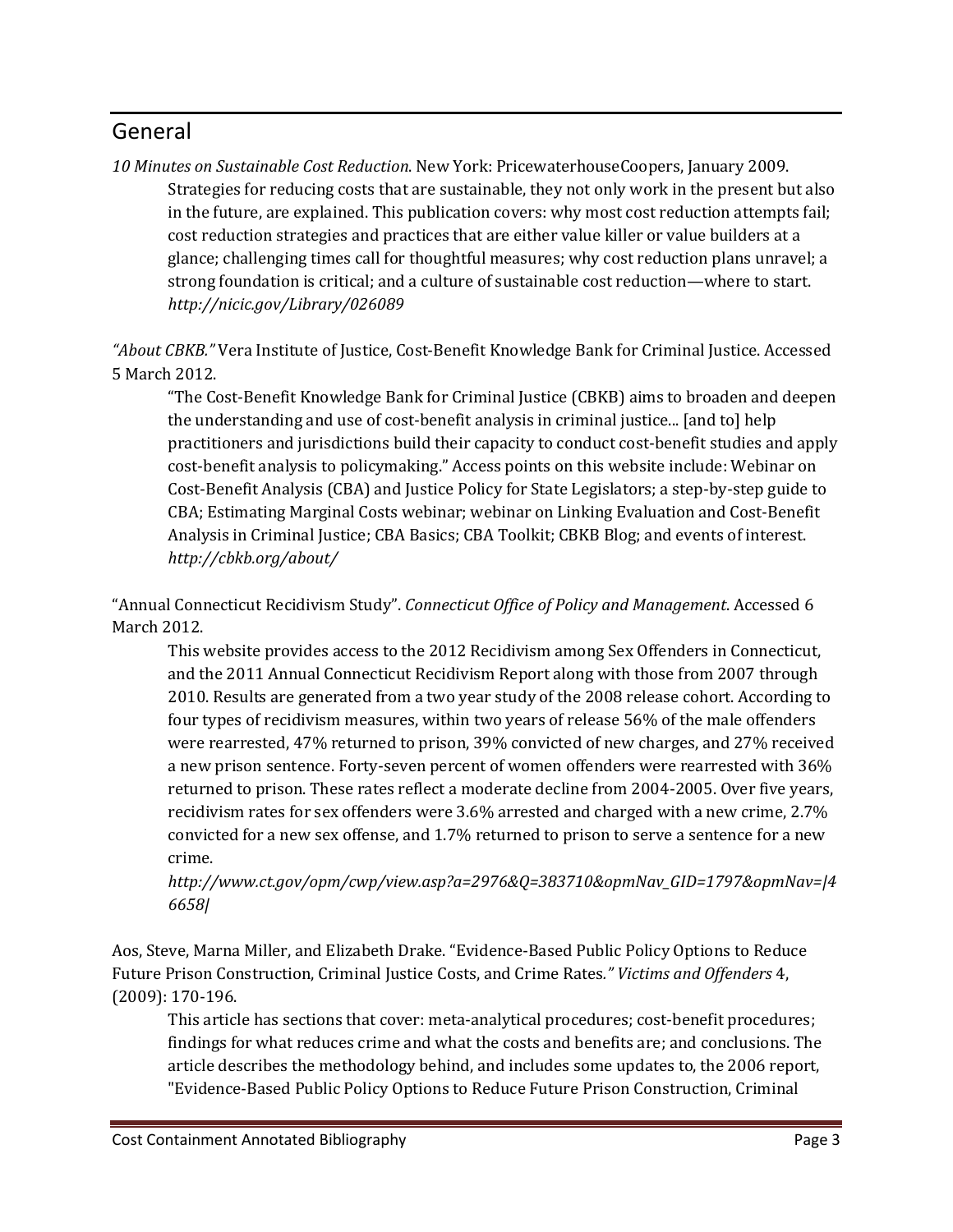Justice Costs and Crime Rates." Programs evaluated are those operating in the adult and juvenile offender systems, as well as prevention programs. Based on studies of these programs, each is rated in terms of its effect on crime outcomes, and benefits and costs per participant. The analysis finds that "some programs work, some programs do not, and careful analysis is needed to inform policy decisions" (p. 183). *<http://nicic.gov/Library/023789>*

Aos, Steve and Elizabeth Drake. WSIPP's Benefit-Cost Tool for States: Examining Policy Options in Sentencing and Corrections. Olympia, Washington State: Institute for Public Policy, August 2010.

The development and implementation of an analytical tool that helps states determine which evidence-based practices are most cost effective in preventing crime and lowering correctional costs. "The project's overall goal is to use the best information available to identify sentencing and corrections policies that can help states protect public safety and control taxpayer costs. To accomplish this goal, we have constructed a benefit-cost "investment" model that estimates crime and fiscal outcomes of different combinations of public policies" (p. 1). Sections of this report that follow a summary include: background; project element 1—development of the sentencing tool; project element 2—application of the tool to Washington's policy process; and project element 3—software development and next steps.

*<http://nicic.gov/Library/026024>*

Best Steps Forward: A Budget Balancing Path to Reset State Government & Overcome a Decade of Deficits. Salem: Office of the Governor, December 2010.

While the entire report is informative, one appendix is particular to the community corrections field—Strategies for Reducing the Cost of Corrections in Oregon. Sections of this report following an executive summary are: a decade of deeper deficits confronts us now; long-term deficits require long-term solutions; step 1—carry forward interim budget reductions; step 2—keep state employees in step with all working Oregonians; step 3 keep school employees in step with state employees; step 4—modify retiree benefits to keep PERS costs affordable; step 5—hold the line in spending for services and supplies; step 6—implement Reset report recommendations; the need to balance other commitments; sustainable solutions are needed to resolve the remaining deficit; revenue stability remains a critical goal; sources and terminology. "The recommendations presented in this report will, if adopted, close almost two-thirds of the budget shortfall than now confronts us and do so in a way that helps to achieve balanced budgets for many years hereafter" (p. 4). *<http://nicic.gov/Library/026088>*

Camp, Camille Graham, Patricia L. Hardyman, Robert May, and George E. Camp. Prison Staffing Analysis: A Training Manual. With Staffing Considerations for Special Populations. Washington: National Institute of Corrections, December 2008.

This manual provides guidance that "will enable an agency staffing administrator to set up an agency staffing analysis unit and produce a staffing analysis report for an entire agency" (p.xi). Chapters contained in this publication are: introduction -- correctional staffing issues;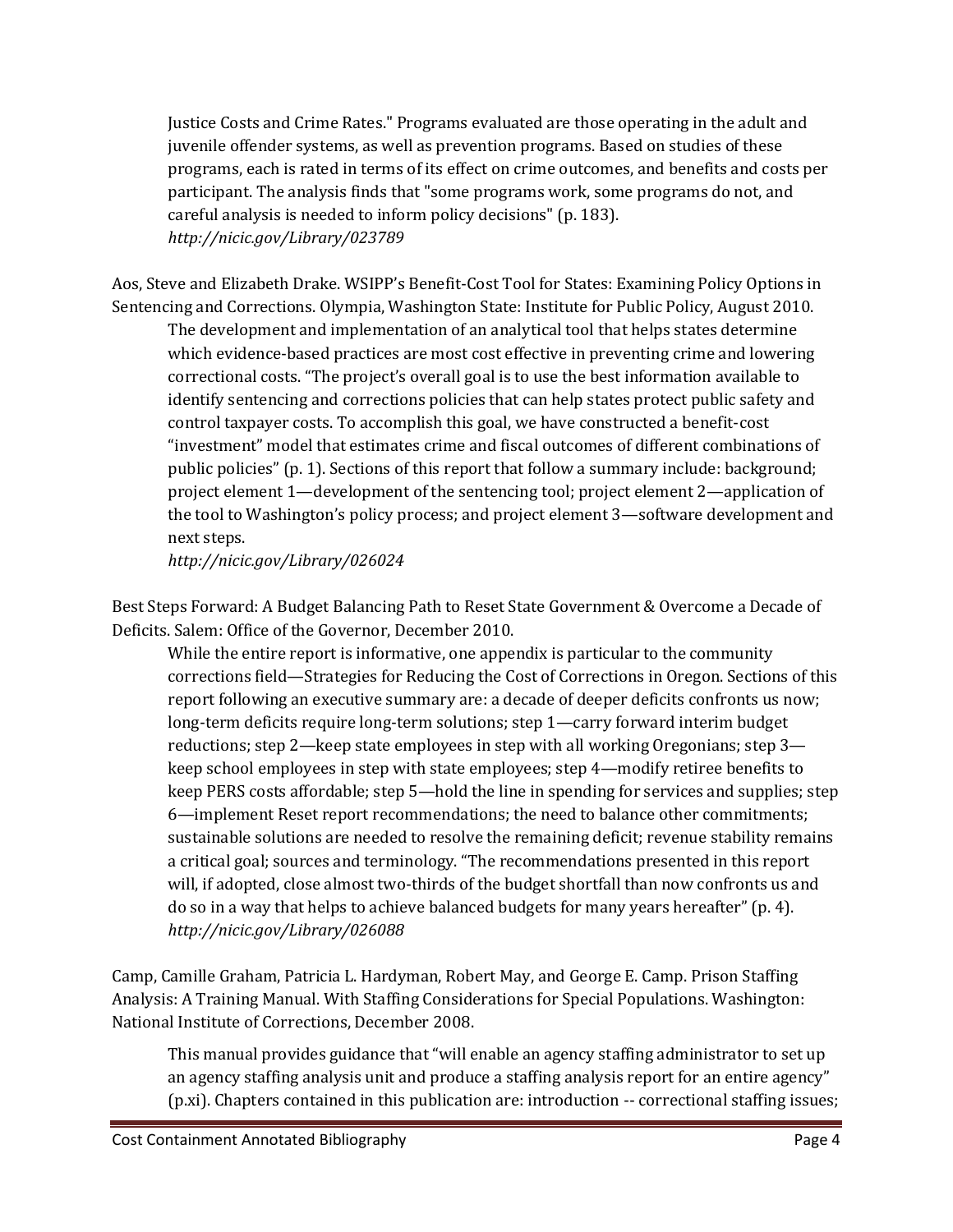securing staff deployment policy; two models for managing the security staffing function; agency staffing unit; basic tasks of a staffing analysis; orchestrating the staffing analysis; agency and facility characteristics that influence staffing; operations and activities schedules that influence staffing; developing the shift relief factor; security post planning; special guidelines for evaluating housing units; the impact of staff scheduling on staffing; staffing calculations; developing a staffing report; implementing recommendations and monitoring results; staffing considerations for women's correctional facilities; and staffing considerations for medical and mental health units. Pertinent forms are also included. *<http://nicic.gov/Library/022667>*

Camp, Scott D. and Eric G. Lambert. The Influence of Organizational Incentives on Absenteeism: Sick Leave Use among Correctional Workers. July 7, 2005.

"Given the financial and organizational problems associated with absenteeism, management at correctional agencies would seem to have a continuing interest in monitoring and developing incentives to address the use of unscheduled leave, which usually takes the form of sick leave … The current analysis adds to the literature on the use of sick leave in particular, and absenteeism in general, by investigating whether the use of sick leave is influenced by different incentive structures," in particular the use of unused sick leave when employees retire (p. 1-2). Unused sick leave days accrued by the employee under the Civil Service Retirement System (CSRS) are added toward time of service upon the employee's retirement. Unused sick day held by the employee covered by the Federal Employees Retirement System (FERS) are not; these days are lost. Employees in the CSRS system tend to use fewer sick leave days than those individuals in the FERS system. *<http://nicic.gov/Library/026176>*

Chiu, Tina. It's About Time: Aging Prisoners, Increasing Costs, and Geriatric Release. New York: Vera Institute of Justice, April 2010.

This report, "based upon a statutory review of geriatric release provisions…offers recommendations for responding to the disparities between geriatric release policies and practice" (p.2). Agencies will want to look this document over to see if they are compliant with their own geriatric release laws. These sections follow an executive summary: introduction; background; state approaches to releasing older inmates vary; examining the gap between intent and impact; recommendations; and conclusion. *<http://nicic.gov/Library/024569>*

Clem, Connie. "69 Ways to Save Millions." *American Jails*. 23, no. 5 (2009).

The author contacted jail administrators across the U.S. asking what their agencies were doing to cope with decreased funding amidst economic troubles. This article shares their thoughts. Strategies for cutting costs are provided for the physical plant, operations, inmate programs and services, personnel, and population management. Ideas are also given for revenue options, making a plan to address cost savings, and the importance of public stewardship.

*<http://nicic.gov/Library/024189>*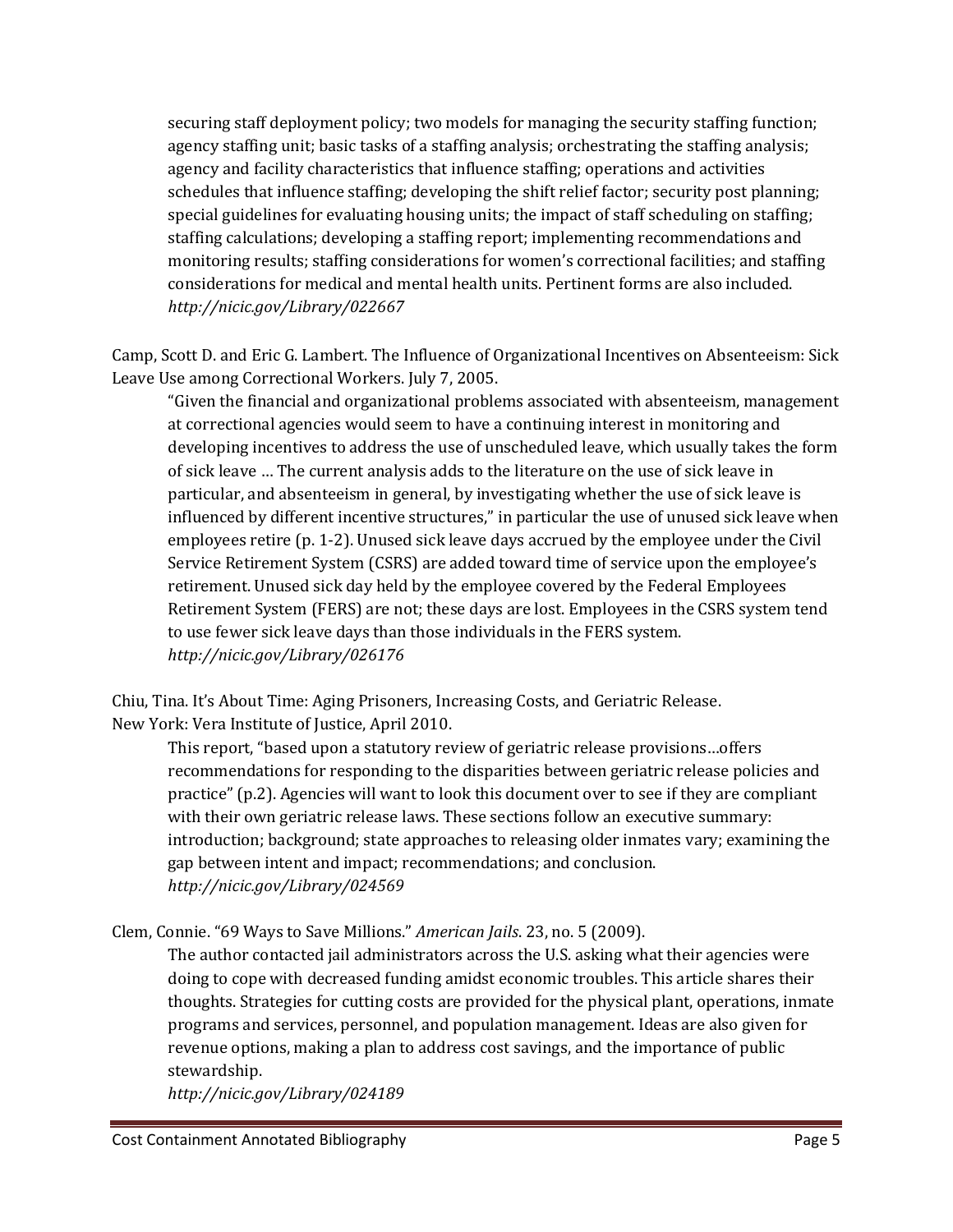Clement, Marshall, Matthew Schwarzfeld, and Michael Thompson. The National Summit on Justice Reinvestment and Public Safety: Addressing Recidivism, Crime, and Corrections Spending. New York: Council of State Governments Justice Center, January 2011.

Materials from a national summit regarding "data-driven, fiscally responsible policies and practices that can increase public safety and reduce recidivism and spending on corrections" are available at this website. Points of entry include: overview and Summit report; multimedia; media coverage; and hearing testimony. Individuals tasked with reducing correctional spending should look at this resource. *<http://nicic.gov/Library/024870>*

Connecticut Office of Policy and Management, Criminal Justice Policy and Planning Division. *2011 Annual Recidivism Report*. Hartford: Office of Policy and Management, February 15, 2011.

The Annual Recidivism Report for Connecticut provides detailed recidivism rates for the entire population, by gender and age, and for recent parolees. *[http://www.ct.gov/opm/lib/opm/cjppd/cjresearch/recidivismstudy/2011\\_recidivism\\_report\\_](http://www.ct.gov/opm/lib/opm/cjppd/cjresearch/recidivismstudy/2011_recidivism_report_final.pdf) [final.pdf](http://www.ct.gov/opm/lib/opm/cjppd/cjresearch/recidivismstudy/2011_recidivism_report_final.pdf)*

Connecticut Office of Policy and Management, Criminal Justice Policy and Planning Division. *Monthly Indicators Report*. Hartford: Office of Policy and Management, December 2010.

"The Monthly Indicators Report collects and publishes data from a variety of state criminal justice agencies. The primary goals of the Report are to monitor trends in prison admissions and releases and to provide policy makers and the public with a current look at the state's prison system and its prisoners."

*<http://nicic.gov/Library/026191>*

The Continuing Fiscal Crisis in Corrections: Setting a New Course*.* New York: Vera Institute of Justice, October 2010.

Individuals facing cuts to their corrections budgets should read this report. It "describes the immediate actions states have taken to reduce costs … [and] looks at legislative reforms aimed at reducing corrections spending over the long term" (p. 2). Sections of this publication include: introduction; the fiscal environment and a state of crisis—the cost and overall appropriations for corrections; state responses and seeking operational efficiencies—personnel savings, downsizing programs, closing facilities, food-service charges, and innovation through new technology and energy efficiency; reconsidering criminal justice policy—reducing prison terms for nonviolent offenders and expanding release opportunities; and future outlook for corrections. *<http://nicic.gov/Library/024774>*

"Cost-Benefit Analysis of Programs for Court-Involved Youth in New York." Vera Institute of Justice. Accessed 8 March 2012.

This webpage contains a summary of the New York State cost-benefit analysis project for juvenile programs. It also links to the project plan or "blueprint", executive summary and recommendations resulting from the project. In the blueprint report, strategies are explained that will change the juvenile justice system of New York from a "punitive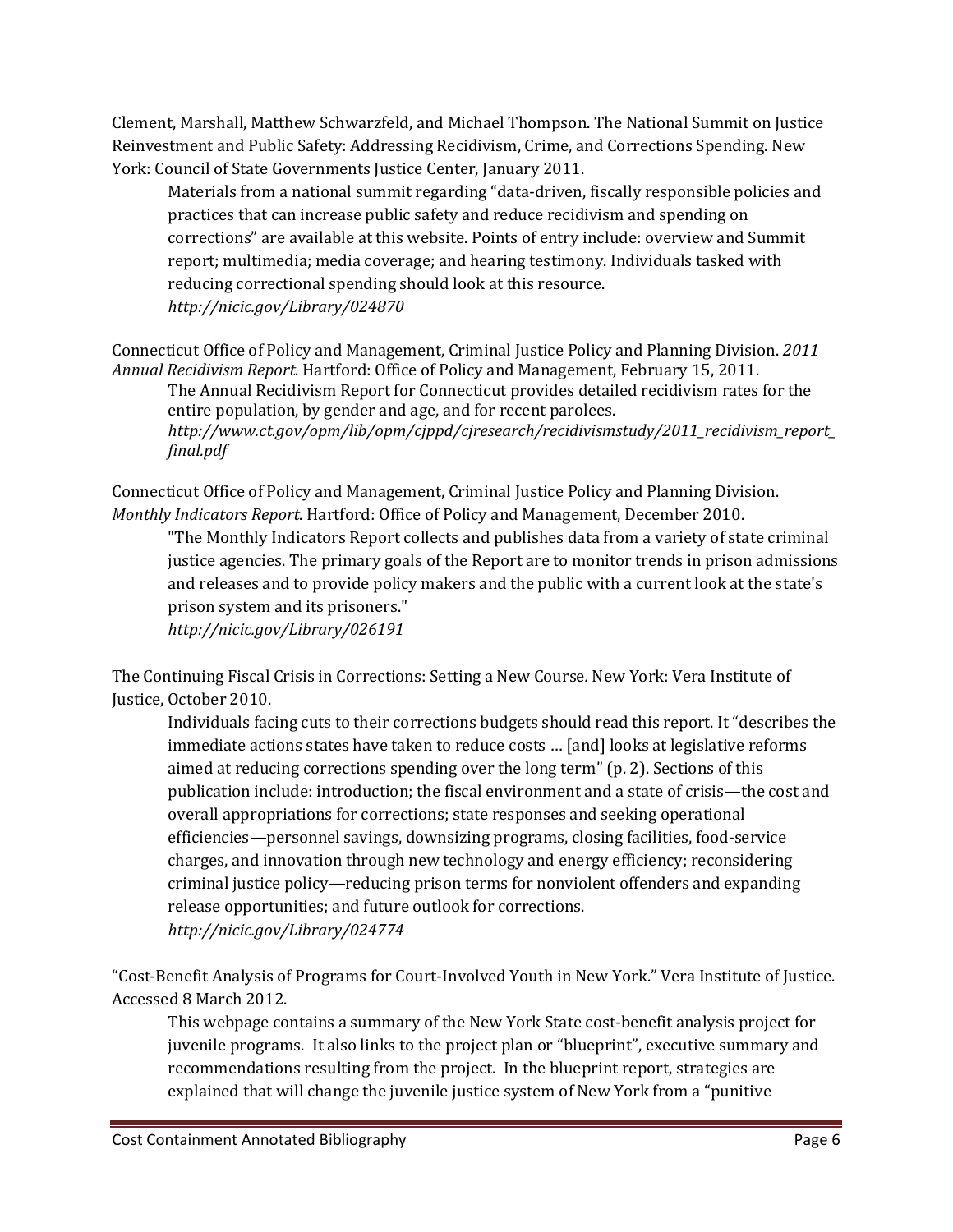approach toward a rehabilitative, treatment-focused model of care that promotes public safety, holds youth accountable for their actions, and produces positive outcomes for young people and their families."

*<http://www.vera.org/project/cba-court-involved-youth-new-york>*

Cost Containment Measures and Impacts in Six Departments of Correction. Longmont, CO: LIS, Inc. and National Institute of Corrections Information Center, March 1994.

This report describes the cost containment measures taken in five states Department of Corrections and the Correctional Service of Canada. The six profiles cover the following aspects of cost containment initiatives: the impetus behind the cost containment effort; the selection and design of the cost containment measures; the methods used to evaluate the impact of those measures; and a description of each measure and its impact. States included in this review are Indiana, Nebraska, Oregon, Tennessee, and Washington. *<http://nicic.gov/Library/011675>*

"Department of Corrections Health Services." *Florida Legislature*. Accessed 8 March 2012. A summary of the Florida's health services for corrections. This webpage defines the health services program, care provided, costs and cost containment, funding, and current issues. *<http://www.oppaga.state.fl.us/profiles/1040/>*

Dossetor, Kym. *Cost-Benefit Analysis and Its Application to Crime Prevention and Criminal Justice Research*. Canberra: Australian Institute of Criminology, March 2011. AIC Reports, Technical and Background Paper Number 42.

Agencies wanting to compare the costs involved in implementing one program versus another will find this explanation of the use of cost-benefit analysis (CBA) very useful. CBA cannot determine a program's effectiveness in achieving specific outcomes; this is program evaluation. CBA does show the expected costs and benefits resulting from a program's utilization. Sections of this report following a set of acronyms include: introduction and overview of cost-benefit analysis—difference between cost-effectiveness and cost-benefit analysis, application to the crime prevention field, steps in conducting a cost-benefit analysis, defining the scope, determining benefits, tangible and intangible costs, determining costs, and limitation of cost-benefit analysis; evaluation of cost-benefit analysis; nine case studies; other Australian and New Zealand case studies; discussion and conclusion; and an appendix summarizing the nine case studies. *<http://nicic.gov/Library/024922>*

Downey, P. Mitchell and John K. Roman. "Net Benefits of Drug Court." American Society of Criminology Annual Meeting, San Francisco, 19 November 2010. Washington: Urban Institute, Justice Policy Center.

The use of a cost-benefit analysis (CBA) to determine the effectiveness of a drug court program is explained. Topics discussed include: why do a CBA; what a CBA is all about; what a CBA tells us; what a CBA does not tell us; how to do a CBA; quantities—defining the impacts; impacts considered; fining qualities; prices—valuing the impacts—site-specific process; prices—valuing the impacts—national price estimates; results—processing costs;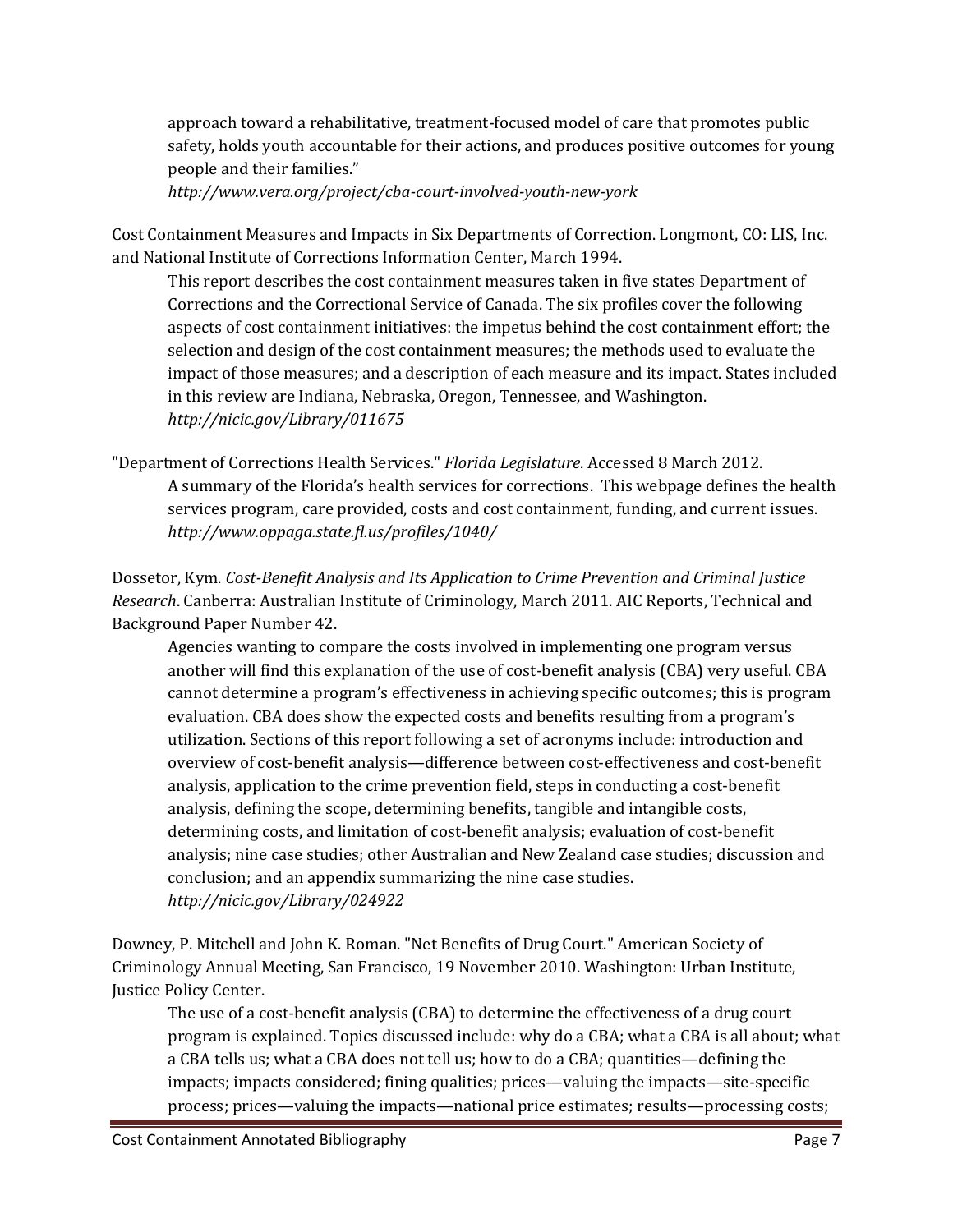results—criminal justice outcomes; results—other outcomes; final impacts; and conclusions—what to take away. *<http://nicic.gov/Library/026177>*

Drake, Elizabeth and Valerie Levshin. "Linking Evaluation and Cost-Benefit Analysis in Criminal Justice: A Practical Introduction." New York: Vera Institute of Justice , Cost-Benefit Knowledge Bank for Criminal Justice (CBKB), March 24, 2011.

This presentation is a great primer on cost-benefit analysis (CBA). This webinar covers the basics of cost-benefit analysis in justice policy, how to understand marginal costs, and how to estimate marginal costs. In particular, participants will learn: the differences between marginal and average costs; why marginal costs are necessary in a credible cost-benefit analysis; and five methods to estimate the marginal costs of criminal justice operations. *<http://nicic.gov/Library/026166>*

"Energy-Efficient Improvements and Programs under Way at Virginia DOC." *Correctional News.* Last modified December 29, 2011.

This article describes the plan for a Green Learning Lab at Indian Creek Correctional Center to promote energy conservation and provide inmate training. *[http://www.correctionalnews.com/articles/2011/12/29/energy-efficient-improvements-and](http://www.correctionalnews.com/articles/2011/12/29/energy-efficient-improvements-and-programs-under-way-virginia-doc)[programs-under-way-virginia-doc](http://www.correctionalnews.com/articles/2011/12/29/energy-efficient-improvements-and-programs-under-way-virginia-doc)*

*"*Fiscal Policy Resource Center*"*. National Juvenile Justice Network. Accessed 5 March 2012. "The Fiscal Policy Resource Center includes materials on fiscal realignment, public information requests, state budget analysis, and other fiscal-related subjects. The goal of the Resource Center is to provide advocates, allies, policymakers, media, and others with materials to help us all better understand how money is currently being spent in juvenile justice systems across the country, and how we can better allocate those funds in order to increase public safety and improve outcomes for youth." [From website] *<http://www.njjn.org/our-work/fiscal-policy-resource-center/>*

Florida Legislature Office of Program Policy Analysis and Government Accountability. *Steps to Control Prison Inmate Health Care Costs Have Begun to Show Savings*. Tallahassee: Office of Program Policy Analysis and Government Accountability, January 2009.

Efforts by the Florida Department of Corrections to reduce inmate health care costs are reported. Best practices in contracting for inmate health services are also described. Sections of this publication include: at a glance; scope; background; questions and answers—what factors have contributed to rising costs for inmate health care; the steps have been take to contain these costs; what should be considered if inmate health care is outsourced; practices to be followed when contracting for inmate health care services; recommendations; and agency response. "To ensure value and adequacy of contracted inmate health care, the department should further strengthen its contract procurement and monitoring practices" (p. 1).

*<http://nicic.gov/Library/026090>*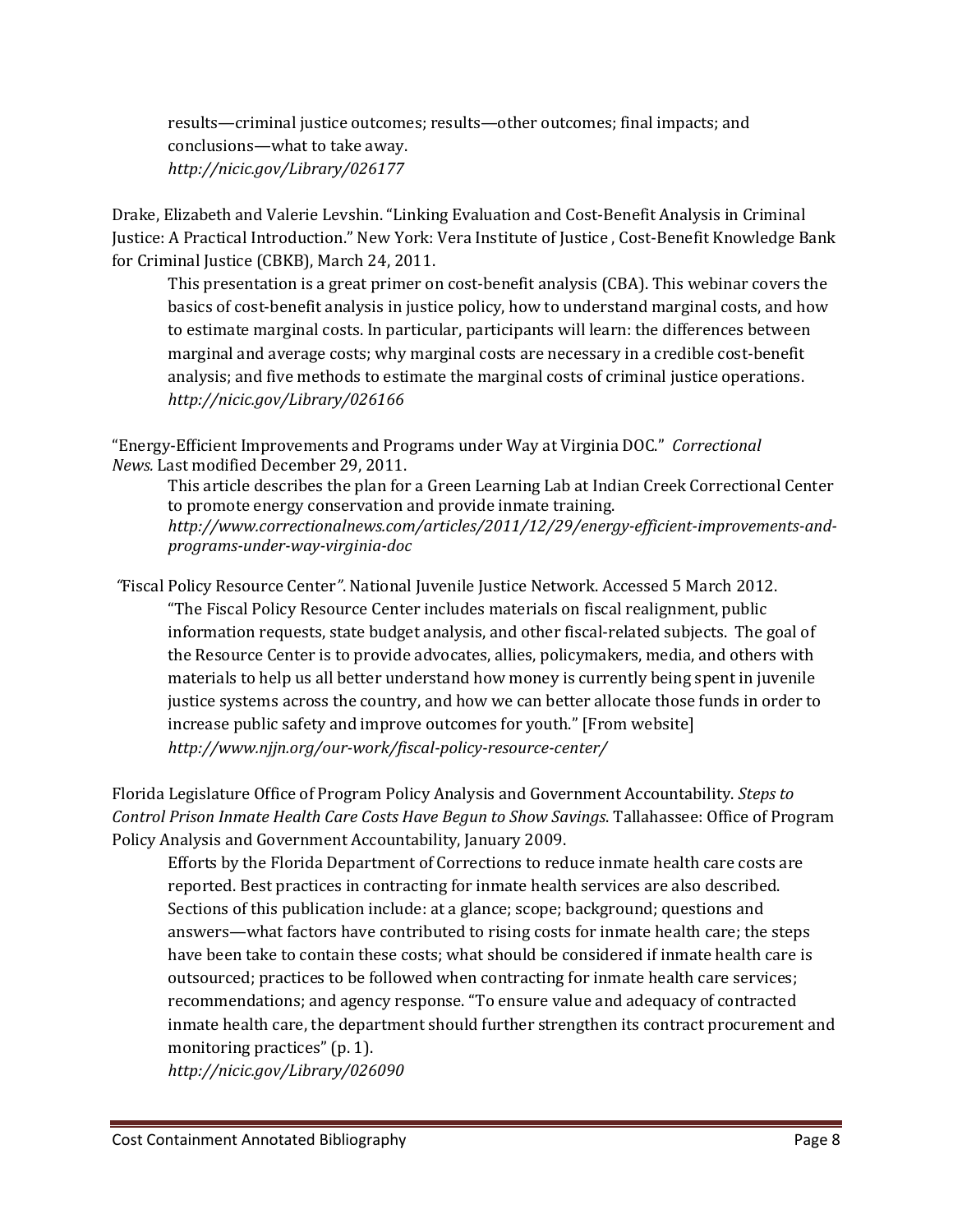*Framework for Connecticut's Fiscal Future, Part 2: Assessment of Connecticut's Correction, Parole and Probation Systems*. Hartford: Connecticut Regional Institute for the 21st Century. n.d.

This is the second in a series of publications that assess alternatives to current programs and services that may potentially result in considerable savings to the state. This report "points out a number of interesting facts including the issue that there is no one criminal justice system in Connecticut. In fact the systems span two branches of government – the Department of Corrections (DOC) and the Judicial Branch – which leads to difficult management issues. The report also provides highlights of the nation's prison system; where Connecticut stands in relation to other states and the nation; how public policy decisions directly impact prison population numbers; the State's costly system; and the many improvements Connecticut has made thus far. The report provides a series of substantive, comprehensive, attainable recommendations to the State's prison system to achieve the right balance between the cost of the system, imposing appropriate justice for criminal activity, and ensuring public safety." Links are provided to the executive summary, the full report, a webinar, and a short video presentation.

*<http://ctregionalinstitute.wordpress.com/2010/10/14/correction-parole-probation/>*

Garden, Richard M., Blitch H. Shuman, Michelle S. Buswell, Steve J. Caverley, and Frank M. Rees. "Applying Cost Containment to a Public Correctional Medicine System." *Journal of Correctional Health Care* 9, no. 4 (2003): 441-452.

Funds allocated as the result of a 1994 class action lawsuit involving the Utah Department of Corrections (UDC) established adequate funding for the provision of health care for Utah's incarcerated population. However, inflationary pressures along with increases in population size began to squeeze limited budgets and resulted in a \$2.3 million dollar deficit by the fiscal year 2001. In response, UDC's Bureau of Clinical Services rigorously assessed this situation and began to forge a new direction for health care delivery that utilized private sector and other fundamental cost containment techniques. Those techniques included enforcement of strict pharmaceutical formularies, analysis of staffing patterns and productivity, flattening of the administration, creation of a pyramidal line of authority, and intense scrutiny and monitoring of all contracts. These efforts resulted in \$250,000 saved in pharmaceutical costs, a 10% increase in staff productivity, reassignment of two senior-level administrative staff, and establishment of a physician bureau chief with authority over all administrative and clinical decisions. These reforms have resulted in \$690,000 being cut from existing contracts (including pharmaceuticals) and a cumulative \$1,474,000 savings (7.5%) from the previous year. It was concluded that despite the environment of escalating health care expenses, cutting costs can be realized while at the same time maintaining quality care and meeting the stringent criteria for National Commission on Correctional Health Care accreditation statewide.

Henrichson, Christian and Valerie Levshin. "Estimating Marginal Costs for Cost-Benefit Analysis in Criminal Justice." New York: Vera Institute of Justice, Cost-Benefit Knowledge Bank for Criminal Justice (CBKB), 23 February 2011.

A slide set summary of the webinar. "This webinar describes the role of marginal costs in cost-benefit analyses and the difference between marginal and average costs. It outlines the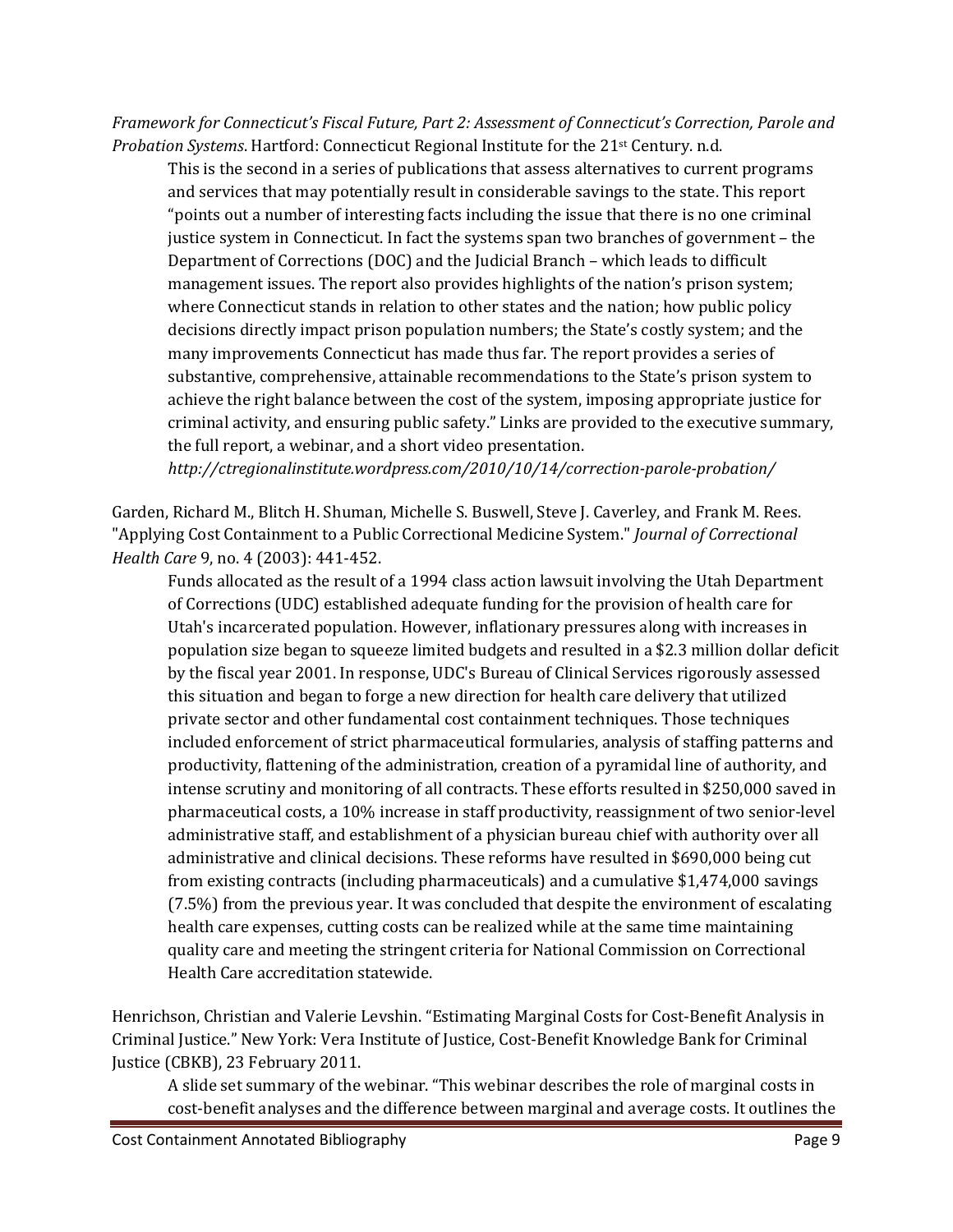steps you should take to estimate marginal costs and collect data from criminal justice agencies. Chris and Valerie also offer tips that you can use to increase the accuracy of your marginal cost estimates."

*<http://www.slideshare.net/CBKBank/estimating-marginal-costs-webinar>*

Henrichson, Christian and Ruth Delaney. "The Price of Prisons: What Incarceration Costs Taxpayers". *Vera Institute of Justice.* January 2012.

This website provides a look at the direct cost of state prisons to taxpayers. A report is presented from a study in which prison costs are analyzed by state according to: the number of prison costs that are outside the corrections budgets—costs budgeted centrally for administrative purposes, inmate services funded through other agencies, and underfunded contributions for retirement benefits; the total taxpayer cost of prisons; and the total taxpayer cost per inmate. Collateral costs or indirect costs associated with inmates are not included in the totals but are briefly described. "While it is essential to recognize the full amount a state spends on its prisons, it is also important to recognize that officials are responsible for ensuring their prisons are safe, secure, and humane—a necessarily expensive undertaking. The temptation to compare states' per-inmate spending should therefore be avoided, as low per-inmate costs may invite poorer outcomes in terms of safety and recidivism" (p. i). This website also provides access to "The Price of Prisons: 40 State Fact Sheets" which supply key findings and taxpayer costs (dollars in millions) for 40 states determined during the study. These are available in a document with all 40 of the fact sheets or by each state individually.

*<http://nicic.gov/Library/025650>*

"The History of Criminal Justice Agency Collaboration in Alaska." *Alaska Prisoner Re-Entry Task Force*. 2010.

"For more than thirty-five years, the presence of an inter-branch cooperative working group in the criminal justice system has benefited the state in several ways. Most importantly, agencies have had a regular opportunity to meet and resolve problems. Agencies have taken the time to educate each other, the legislature, and, indirectly, the public, about the need for criminal justice agencies to work together in order for each one to achieve the constitutional objectives of protection of the public, consideration of victims, and reformation of offenders. These issues are best being addressed in the context of a cooperative working environment" (p. 2-3).

*<http://www.correct.state.ak.us/corrections/TskForce/documents/HistoryCJAC.pdf>*

Holahan, John and Linda J. Blumberg. "Is the Public Plan Option a Necessary Part of Health Reform?" *Urban Institute Health Policy Center*. Accessed 8 March 2012.

"The arguments around the public plan too often ignore what we believe is the central reason for including a public plan as a component of reform: that health insurance markets today, by and large, are simply not competitive. And as such, these markets are not providing the benefits one would expect from competition, including efficient operations and consequent control over health care costs. We believe that the concentration in the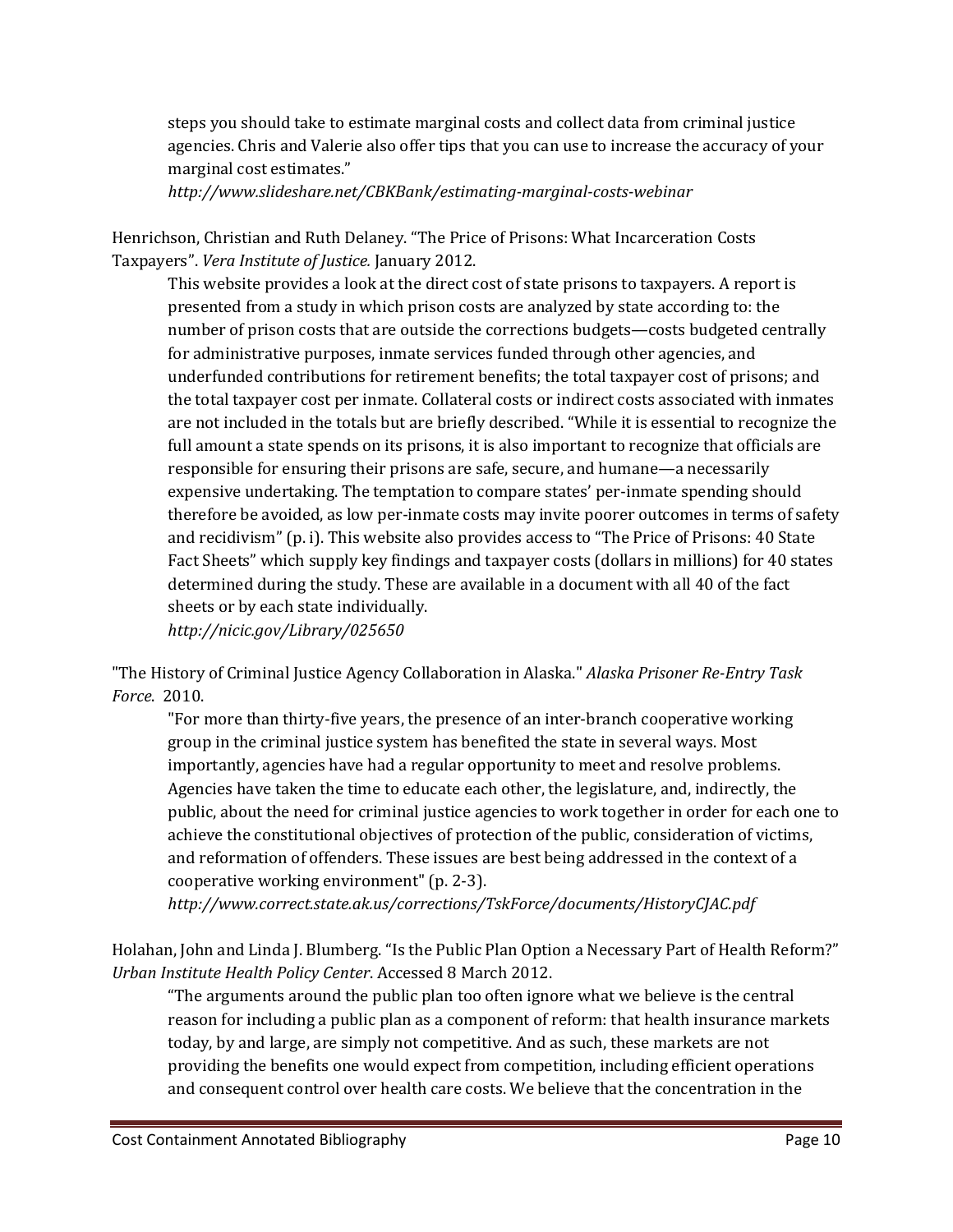insurance and hospital industries that has taken place over the past several years has been a significant contributor to this problem. The role of the government plan is to counter the adverse impacts of market concentration and, in doing so, slow the growth in health care costs" (p. 1). Sections of this document include: competition in insurance and hospital markets; the consequences of the lack of competitive markets; how a public plan can help; what a public plan would look like; the source of savings—administrative costs and payment rates; how big the public plan would be; how much the public plan would save; the arguments against the public plan refuted; private insurance plans will survive; and conclusion.

*<http://www.urban.org/publications/411915.html>*

Holahan, John, Linda J. Blumberg, Stacey McMorrow, Stephen Zuckerman, Timothy Waidmann, and Karen Stockley. "Containing the Growth of Spending in the U.S. Health System". *Urban Institute Health Policy Center*, October 5, 2011.

Options for containing the growth in health care spending along with their possible savings are described. Sections following an executive summary include: introduction; the problem of substantial growth in health care costs compared to the economy; causes of high rates of growth in medical spending; the Affordable Care Act (ACA); additional options; and conclusion. "Note that most of these policies by themselves would not necessarily achieve major reductions in spending. But a combination of several of these policies should lead the nation to a rate of growth closer to the increase in GDP [gross domestic product]" (p. 3). *<http://www.urban.org/publications/412419.html>*

*Jail Population Reduction Strategies: An Examination of Five Jurisdictions' Responses to Jail Crowding*. Hagerstown, MD: American Jail Association, October 31, 2006.

This study examines local criminal justice systems which have reduced or significantly slowed the number of inmates incarcerated in the county jail. The research specifically looks at the processes and methods utilized to accomplish this outcome. Five sites are presented in this report which examines the site environment, population reduction efforts, process changes and programmatic changes.

*<http://nicic.gov/Library/012162>*

*July 2009-June 2010 CMHC Annual Report*. Farmington, CT: University of Connecticut Health Center, 2010.

"Correctional Managed Health Care (CMHC) provides global medical, mental health, pharmacy, and dental services at 17 CDOC facilities statewide clustered into ten functional units, at 42 CDOC-contracted halfway houses and at JDH. As of June, 2010, services were provided by 734 full-time equivalent staff (a total of 807 individuals) to a population of 19,246 individuals (18,819 incarcerated and 838 in halfway houses)" (p. 1). Sections of this report include: introduction; background; vision, mission, and values; legal context of correctional healthcare; program overview—medical services, nursing services, mental health services, dental services, adolescent services, pharmacy operations, education and training, community transition, judicial contract—Court Support Services Division (CSSD), and research; organizational structure; publications and presentations; medical services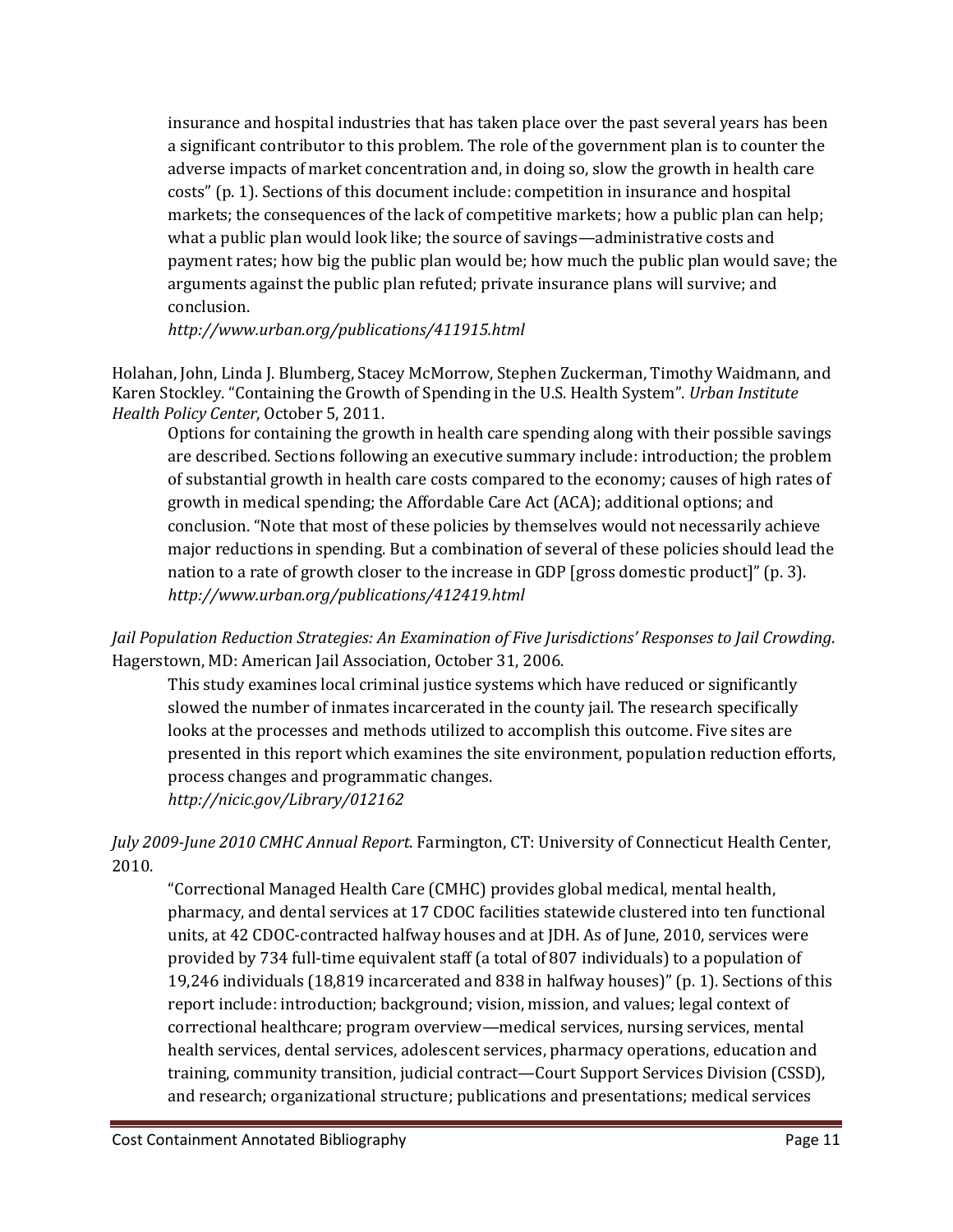flowchart; and mental health services flowchart. Expenses for inmate care were \$92.0 million for fiscal year 2010. *<http://nicic.gov/Library/026187>*

"Justice Atlas of Sentencing and Corrections". *Justice Mapping Center*. Accessed 5 March 2012.

"The Justice Atlas is a corrections data driven, interactive mapping tool ... [It] is distinct from crime mapping in that it maps the residential patterns of populations who are admitted to prison and who return to their communities from prison each year; as well as those who are on parole or probation on any typical day." Statistics are provided per state (if given) for admissions rate, count, and expenditure, releases rate, count, and expenditure, parole rate and count, and probation rate and count. Highlights from the data show revocations to prison, cost centers, reentry disparities, and gender rates. *<http://www.justiceatlas.org/>*

Key, Tori, *Cost-Effective Criminal Justice: A Survey of National Issues and Trends*. Madison: Wisconsin Sentencing Commission, March 2005.

Costs associated with critical components of sentencing and corrections policy are described. Sections following an executive summary include: statement of purpose; introduction; costs -- crime, sentencing, corrections, state expenditures, rising healthcare expenditures, and current policy to rising correctional costs; effective criminal justice interventions -- what works, community corrections, drug abuse treatment and drug courts, and criminal risk assessment; and conclusions. *<http://nicic.gov/Library/022521>*

Lawrence, Alison. *Cutting Corrections Costs: Earned Time Policies for State Prisoners*. Denver: National Conference of State Legislatures, July 2009.

The use of "earned time" to "reduce the costs of incarceration and help offenders succeed when they return to the community" is examined (p. 1) Topics discussed include: types of earned time -- most common are education participation and work; quantities of work time; public safety and cost savings; recent expansion of earned time policies; expanding earned time pays off in Washington; reducing recidivism in Kansas; and incentive credits in Pennsylvania.

*<http://nicic.gov/Library/023944>*

McDonald, Douglas C. and Kenneth Carlson. *Contracting for Imprisonment in the Federal Prison System: Cost and Performance of the Privately Operated Taft Correctional Institution*. Cambridge, MA: Abt Associates, Inc. October 1, 2005.

A comparison of what it cost the GEO Group (formerly the Wackenhut Corrections Corporation) to run the Taft Correctional Institution (TCI) versus what the federal government would have spent managing and operating TCI is presented. Four chapters follow an executive summary: introduction; does contracting cost less than government operation?; comparing the facility's performance to contractual obligations; and comparing performance of TCI with government-operated federal prisons. GEO operated TCI at a lower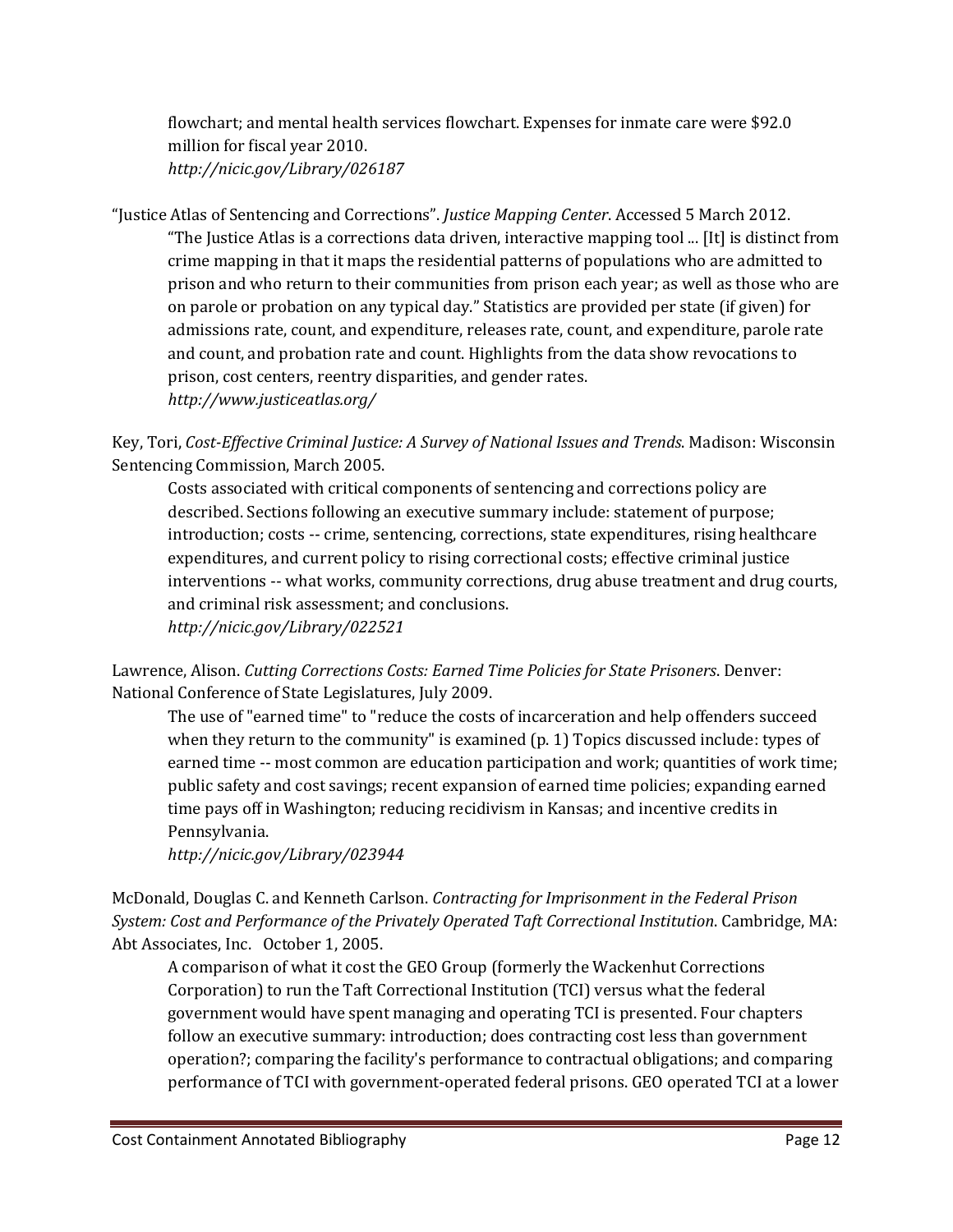cost (approximately 10% primarily saved in total labor costs -- payroll and benefits) while performing "above and beyond" contracted performance objectives. *<https://www.ncjrs.gov/pdffiles1/nij/grants/211990.pdf>*

Montana Department of Corrections Policy Directive (DOC 4.5.12). "Managed Care and Cost Containment." January 18, 2012.

"The Department of Corrections facilities will monitor and maintain offender health care services and costs to provide the recommended and necessary level of health care to offenders in Department custody" (p. 1). Procedures cover: general requirements; adult facilities; youth facilities; managed care recommendations; and cost containment recommendations. *<http://nicic.gov/Library/023944>*

New York Office of the State Comptroller, Division of Local Government and School Accountability. *Cost–Saving and Cost–Containment Strategies for New York State's Local Governments*. Albany: Office of the State Comptroller, June 2009.

"This report provides a number of ideas and explains efforts undertaken by various municipal officials or identified through audits conducted by OSC [Office of the State Comptroller] that are applicable to most local governments, and that address costs that are under local control" (p. 1). Three areas are highlighted: health care, energy, and jails. In particular, jail-related expenditures have been reduced by cook-chill food preparation, telemedicine, and alternative incarceration. The report ends with briefly looking at revenue enhancers and purchasing.

*<http://nicic.gov/Library/026091>*

Nikkel, Bob. "Building Blocks of Integrated Healthcare and Cost Containment." Slide. Salem: Oregon Department of Human Services, May 14, 2009.

This graphic shows the interaction of health cost drivers, public institutional cost drivers, and integrated health cost drivers.

North Carolina Department of Correction. *Inmate Medical Cost Containment: 2011 Legislative Report.* Raleigh: Department of Correction, March 1, 2011.

This report evaluates the impacts resulting from North Carolina's Senate Bill 897 on the Department of Correction's expenditures for inmate medical services provided outside of its facilities. Senate Bill 897 is separated into the following sections: the 70% Mandate; the 5% Mandate; the Medicaid Mandate; other cost containment methods not covered by this bill; and reporting. The Department's budget was reduced by \$20.5 million in anticipation of cost savings resulting from Senate Bill 897. Unfortunately, cost savings will not result in meeting the budget reduction. *<http://nicic.gov/Library/026087>*

Palanca, Peter. "TASC (Treatment Alternatives for Safe Communities) Testimony to the Illinois Health Care Reform Implementation Council." November 16, 2010.

This testimony addresses the potential for health care reforms to "improve health, increase public safety, and create current year budget savings for the state and county criminal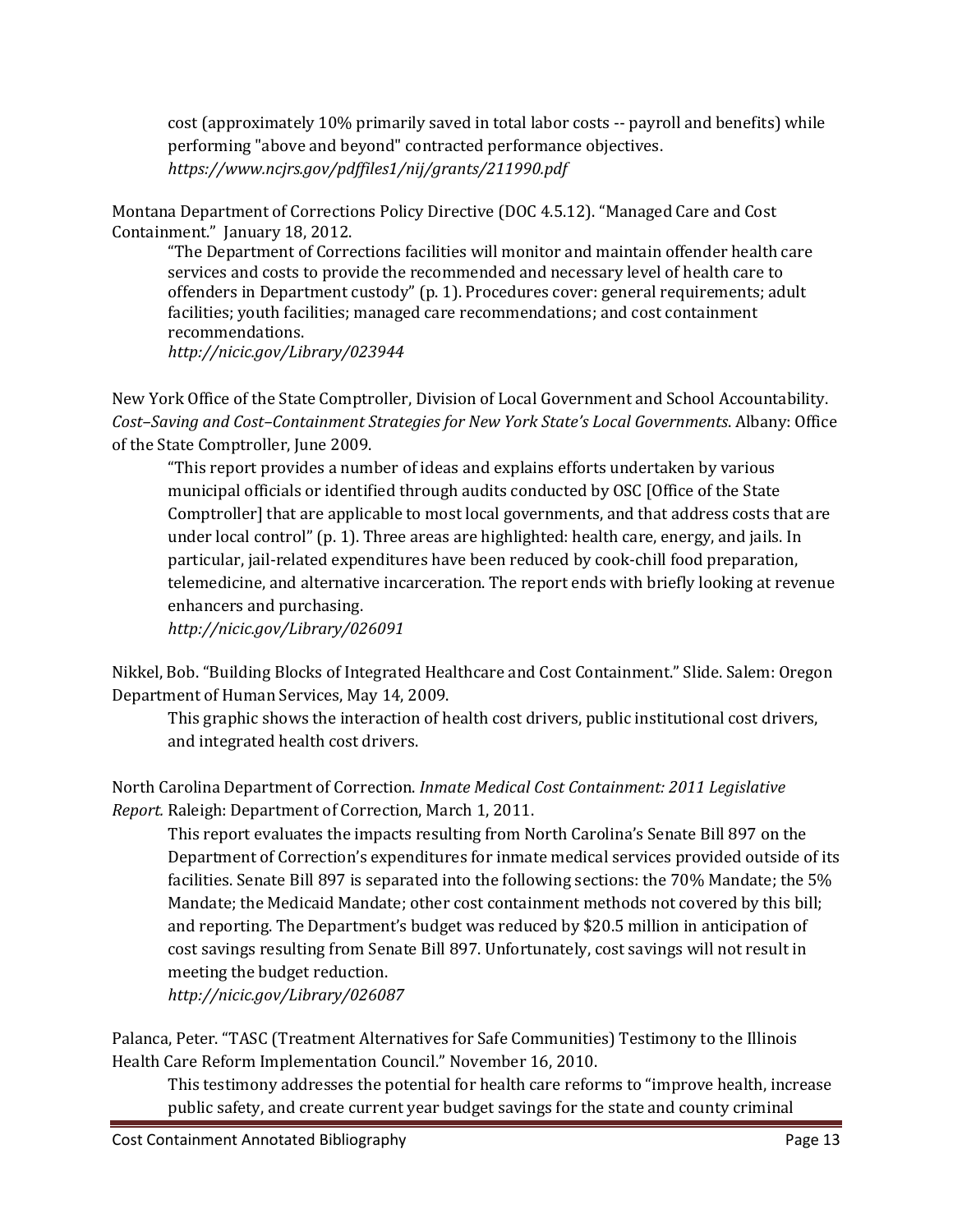justice systems" in Illinois. Five strategies to reduce public expenditure and maintain public safety are defined, along with the target group being addressed and the impact of each strategy.

*[http://www2.illinois.gov/gov/healthcarereform/Documents/Health%20Reform%20Impleme](http://www2.illinois.gov/gov/healthcarereform/Documents/Health%20Reform%20Implementation/Public%20Comments/Added/Treatment%20Alternatives%20for%20Safe%20Communities.pdf) [ntation/Public%20Comments/Added/Treatment%20Alternatives%20for%20Safe%20Commu](http://www2.illinois.gov/gov/healthcarereform/Documents/Health%20Reform%20Implementation/Public%20Comments/Added/Treatment%20Alternatives%20for%20Safe%20Communities.pdf) [nities.pdf](http://www2.illinois.gov/gov/healthcarereform/Documents/Health%20Reform%20Implementation/Public%20Comments/Added/Treatment%20Alternatives%20for%20Safe%20Communities.pdf)*

*Prison Inmate/Public Institute Medical Cost Containment*. County Commissioners Association of Pennsylvania. Accessed 7 March 2012.

Services provided by PIMCC (Prison Inmate Medical Cost Containment), a cost saving managed medical care program, are described. PIMCC "is a medical cost management, educational program dedicated to assisting county prisons with the containment of all costs relating to prison inmate medical expenses" (p.1). Similar entities may exist to help other correctional agencies curb their rising costs in providing healthcare to their inmates. *<http://www.pacounties.org/Insurance/Pages/PIMCC.aspx>*

*The Real Costs and Benefits of Change: Finding Opportunities for Reform during Difficult Fiscal Times*. Washington: National Juvenile Justice Network, June 2010.

Individuals advocating for cost-effective juvenile justice reform need to turn to this guide "to help reinforce the value, both in terms of dollars and substance, of progressive programming for juveniles that leads to positive youth outcomes and healthy communities" (p.1). This document is divided into four parts: the problem, moving toward reform in a time of fiscal crisis; substantive and tactical strategies to realign and reduce spending while maintaining progressive programming; using the fiscal crisis as an opportunity to deinstitutionalize, the key research; and conclusion. *<http://nicic.gov/Library/024621>*

*Right-Sizing Prisons: Business Leaders Make the Case for Corrections Reform*. Washington: Pew Center on the States, Public Safety Performance Project, January 2010.

Business leaders interested in promoting corrections reform will find this article very illuminating. Topics discussed are: how business organizations can get involved in sentencing and corrections issues and why these issues are important to the business community; specific policy changes being advanced in the interviewees' communities; how community members are attempting to reform influence reform; and the political and other challenges encountered and strategies to deal with them. *<http://nicic.gov/Library/024286>*

"State Cost Containment Initiatives for Long-Term Care Services for Older People." *Urban Institute*. Accessed 8 March 2012.

The strategies states can take to reduce Medicaid expenditures for long-term medical care for the elderly are explored. These approaches involve: system reforms—expand home and community-based services, and integrate acute and long-term care services through managed care; increasing private and federal resources; and traditional strategies to control spending—cut reimbursement rates, and limit the supply of long-term care service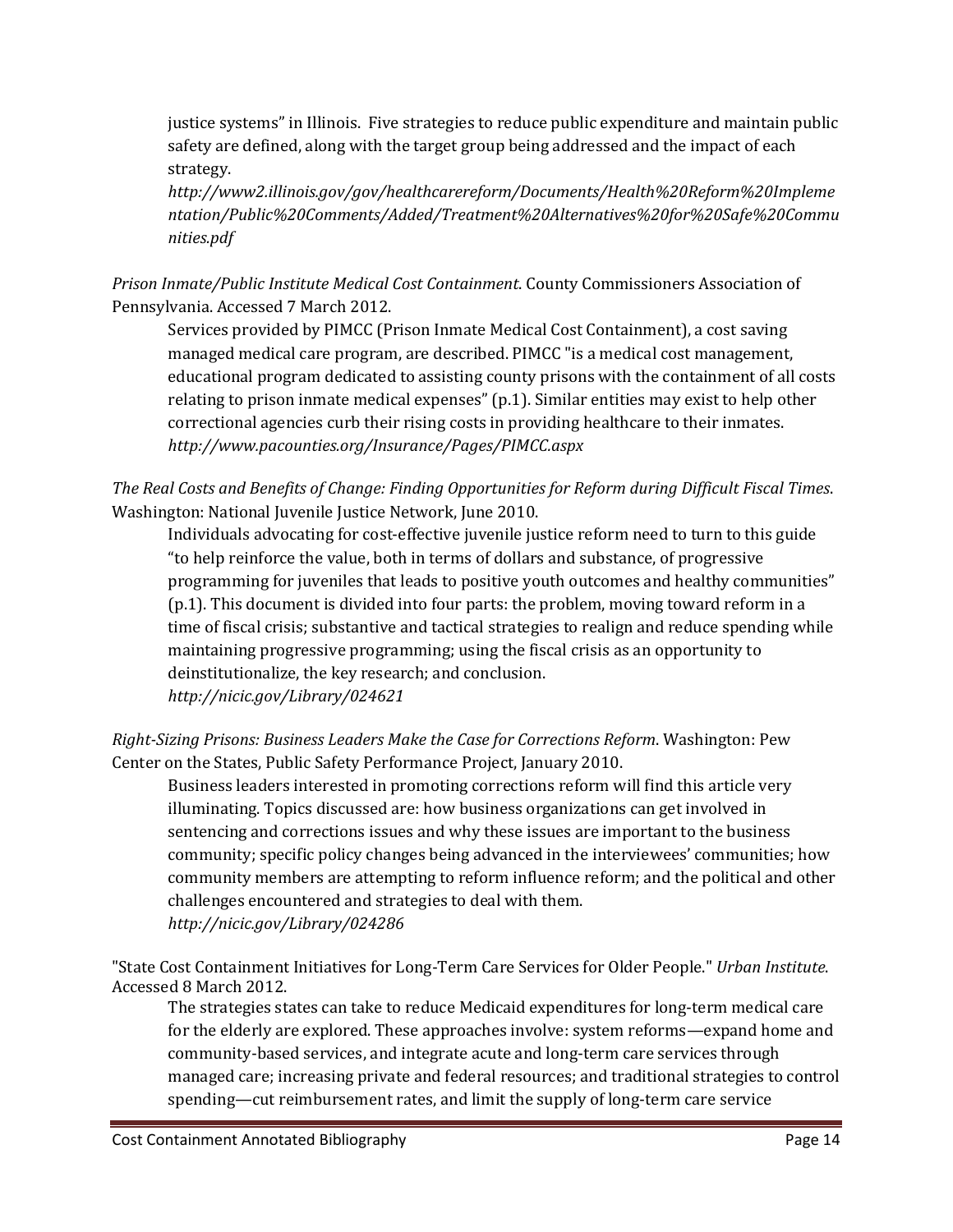providers. "In the short run, if faced with an economic downturn, states are likely to rely on more traditional strategies to reduce spending, such as cutting reimbursement rates and controlling nursing home supply. Many states are using certificate of need restrictions or moratoria on new nursing home construction to limit the supply of services, and, therefore, utilization. With the repeal of the Boren amendment in the Balanced Budget Act of 1997, states have much greater legal freedom to impose rate cuts on nursing homes. However, so far, relatively few states have done so, reflecting good economic times and the political power of the nursing home industry" (p. i). *<http://nicic.gov/Library/026190>*

*State Government Redesign Efforts 2009 and 2010*. Washington: NGA Center for Best Practices, October 18, 2010.

Strategies for dealing with the severe budget shortfalls affecting state governments are examined. Readers will find useful information for dealing with their own budget cuts. In addition to an executive summary, this brief has sections covering the responses of governors in the policy areas of corrections, K-12 education, higher education, employee costs, shared services and agency consolidation, privatization and asset sales, and tax expenditures.

*<http://nicic.gov/Library/024765>*

United States Department of Justice, Bureau of Justice Statistics. *Performance Measures for the Criminal Justice System: Discussion Papers from the BJS-Princeton Project*. By Lawrence A. Greenfield, John J. DiIulio Jr., Charles H. Logan, Joan Petersilia, George F. Cole, Geoffrey Alpert, Mark H. Moore, and James Q. Wilson. Washington: Bureau of Justice Statistics, October 1993. NCJ 143505.

The essays contained in this book address the issues of effectiveness, efficiency, and fairness in the criminal justice system. Geared toward improving the criminal justice system, the authors discuss the implementation of performance indicators in prisons, community corrections, trial courts, and police departments. *<http://bjs.ojp.usdoj.gov/content/pub/pdf/pmcjs.pdf>*

United States Government Accountability Office. *Criminal Alien Statistics: Information on Incarcerations, Arrests, and Costs*. Washington: GAO, March 2011. GAO-11-187.

"This report addresses (1) the number and nationalities of incarcerated criminal aliens; (2) the types of offenses for which criminal aliens were arrested and convicted; and (3) the costs associated with incarcerating criminal aliens and the extent to which DOJ's methodology for reimbursing states and localities for incarcerating criminal aliens is current and relevant." Statistics are provided for criminal alien incarcerations and nationalities, criminal alien arrests and convictions, estimated costs of criminal alien incarcerations; and agency and third-party comments. "Based on our random sample, GAO estimates that the criminal aliens had an average of 7 arrests, 65 percent were arrested at least once for an immigration offense, and about 50 percent were arrested at least once for a drug offense. Immigration, drugs, and traffic violations accounted for about 50 percent of arrest offenses. About 90 percent of the criminal aliens sentenced in federal court in fiscal year 2009 (the most recently available data) were convicted of immigration and drug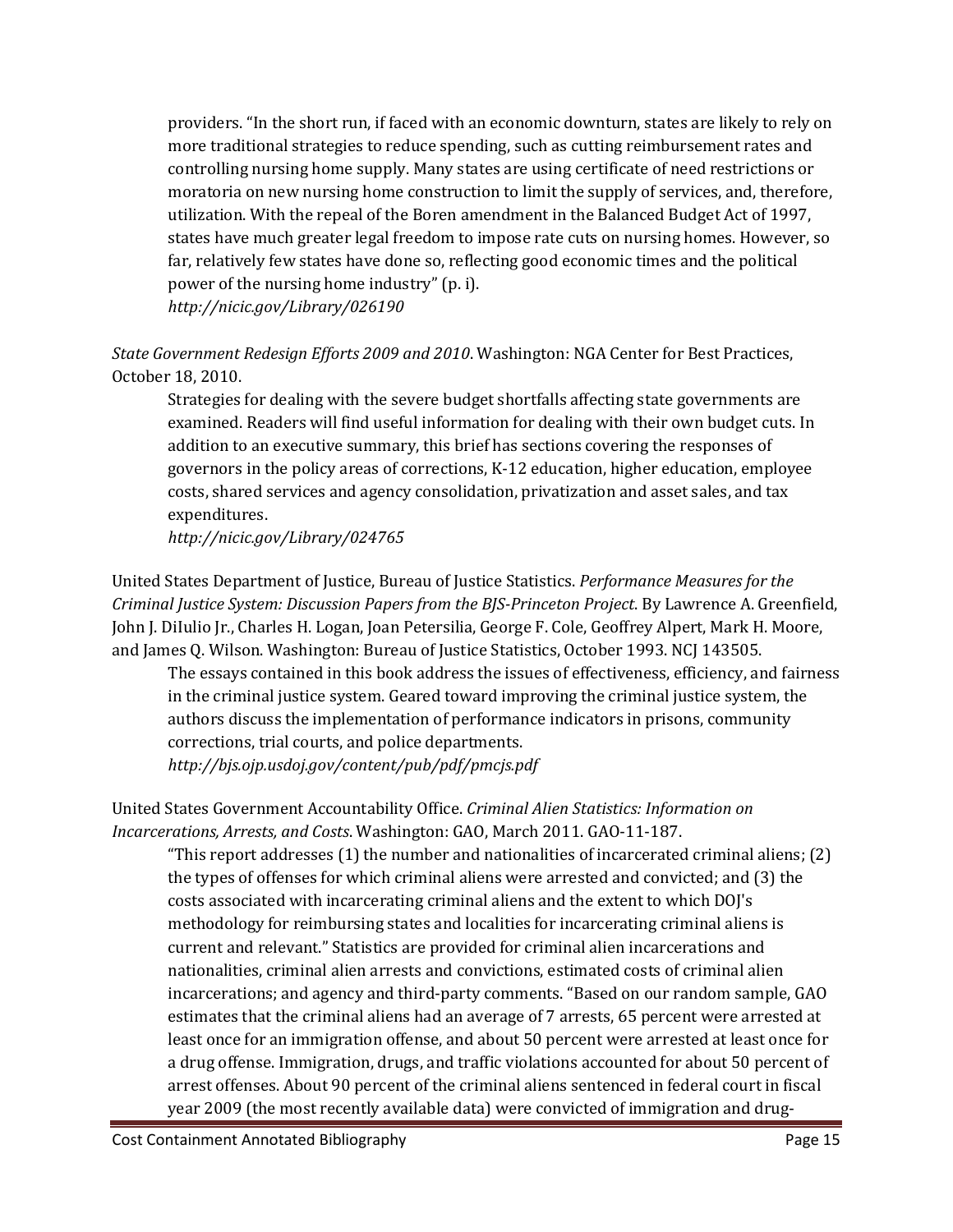related offenses. About 40 percent of individuals convicted as a result of DOJ terrorismrelated investigations were aliens." The average cost to incarcerate criminal aliens is \$1.5 billion per year.

*<http://nicic.gov/Library/026181>*

Wiseman, Jane. *Strategic Cutback Management: Law Enforcement Leadership for Lean Times*. Washington: National Institute of Justice, July 2011. NCJ 232077.

This report "presents lessons learned from past experience and suggests approaches leaders can use to address financial crises in law enforcement" (p. ii). These strategies can also be applied to corrections. This guide also provides examples of other agencies using these tactics. Sections cover: challenges during times of economic decline; ways to manage during times of economic decline—business process re-engineering (BPR), performance measurement, and budgeting for outcomes; selected current approaches—personnel cutback management strategies, force multipliers such as partnerships and adoption of new technologies, and vehicle cost-reduction strategies; and looking forward. *<http://nicic.gov/Library/025386>*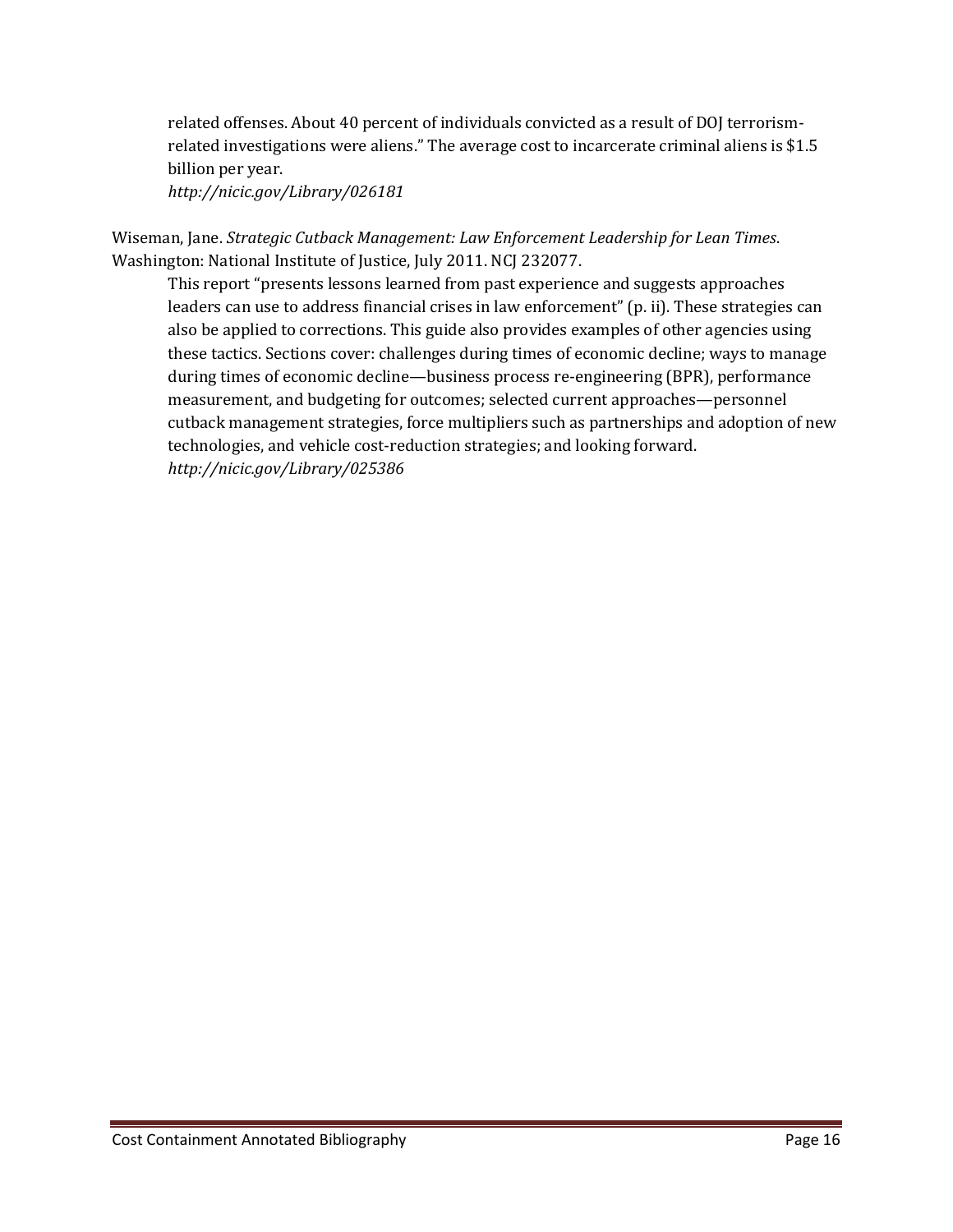#### <span id="page-17-0"></span>News Articles

Aupperlee, Aaron. "Impact of Privatizing Prison Health Care Not Yet clear for Jackson Correctional Facilities." *Jackson Citizen Patriot* (MI), September 30, 2011.

This article discusses the pros and cons involving privatizing prison health care, including the impact on union employees working in state health-care.

*[http://www.mlive.com/news/jackson/index.ssf/2011/09/impact\\_of\\_privatizing\\_prison\\_h.htm](http://www.mlive.com/news/jackson/index.ssf/2011/09/impact_of_privatizing_prison_h.html) [l](http://www.mlive.com/news/jackson/index.ssf/2011/09/impact_of_privatizing_prison_h.html)*

Bonner, Lynn. "Central Prison to Open \$155 Million Medical Complex." *Charlotte Observer*  (Charlotte, NC)*,* October 20 2011.

This article details the expected savings and security improvements from a new expanded prison hospital, as it replaces the need for many outside services.

*[http://www.charlotteobserver.com/2011/10/20/2706742/central-prison-hospital-to](http://www.charlotteobserver.com/2011/10/20/2706742/central-prison-hospital-to-open.html)[open.html](http://www.charlotteobserver.com/2011/10/20/2706742/central-prison-hospital-to-open.html)*

Burger, James. "Committee OKs Controversial Prison Realignment Budget." *The Bakersfield Californian* (Bakersfield, CA), September 21, 2011.

This article discusses the shift of non-violent prisoners in California from state supervision to local authority. The pros and cons of how the funding provided to localities will be spent, toward incarceration or recidivism, are covered.

*[http://www.bakersfieldcalifornian.com/local/x2120573779/Committee-OKs-controversial](http://www.bakersfieldcalifornian.com/local/x2120573779/Committee-OKs-controversial-prison-realignment-budget)[prison-realignment-budget](http://www.bakersfieldcalifornian.com/local/x2120573779/Committee-OKs-controversial-prison-realignment-budget)*

Chick, Terry. "Changes at Walla Walla Pen to Save Million\$." *KRPTV.com* (Pasco, WA), October 6, 2011.

The Walla Walla prison in Washington will be shifting units from medium to minimum custody to match offender population needs and provide a cost savings in units and personnel.

*<http://www.keprtv.com/news/local/131285509.html>*

"Department of Corrections Wants to Cut Two Thousand Employees." *WTVBAM.com,* (MI)*,*  September 29, 2011.

The Michigan Department of Corrections plan to reduce costs of \$50 million in 2012. *[http://wtvbam.com/news/articles/2011/sep/29/department-of-corrections-wants-to-cut](http://wtvbam.com/news/articles/2011/sep/29/department-of-corrections-wants-to-cut-two-thousand-employees/)[two-thousand-employees/](http://wtvbam.com/news/articles/2011/sep/29/department-of-corrections-wants-to-cut-two-thousand-employees/)*

Franzman, Dave. "State Correctional Workers Protest Staffing Levels." *The Gazette* (Cedar Rapids, IA), October 14, 2011.

This article covers a protest by correctional officers at the Iowa State Penitentiary at Fort Madison. Correctional officers are interviewed about staffing reductions and safety. *<http://thegazette.com/2011/10/14/state-correctional-workers-protest-staffing-levels/>*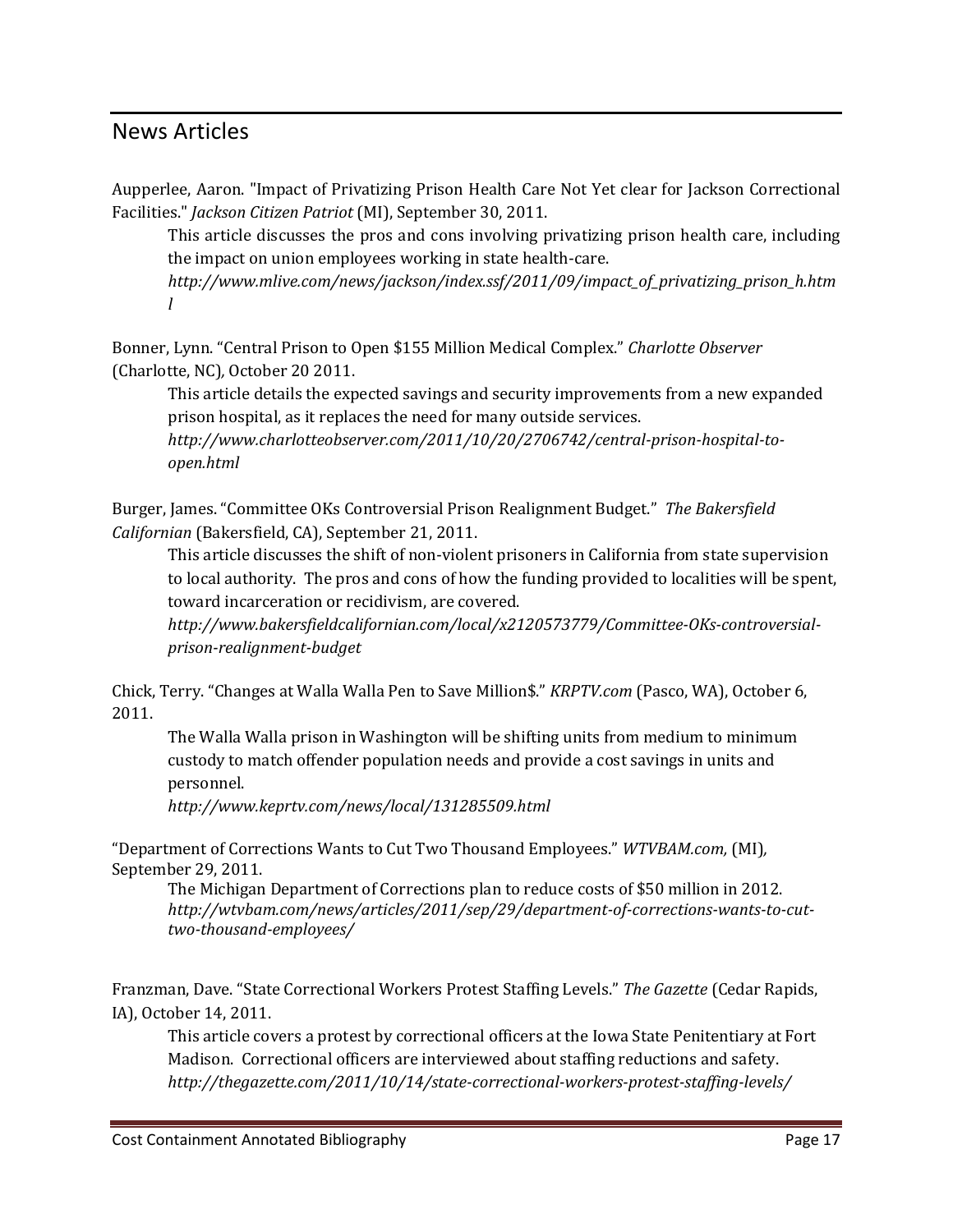Gendreau, LeAnne and Malini Basu. "Union Case to Reopen Prison Begins." *NBC Connecticut* (CT), September 23, 2011.

The Municipal Employees union has filed a law suit concerning the overcrowding and safety of state prisons, after a minimum-security prison in Mansfield, Connecticut was closed. *[http://www.nbcconnecticut.com/news/local/Prison-Overcrowding-Hearings-Lawsuit-Bergin-](http://www.nbcconnecticut.com/news/local/Prison-Overcrowding-Hearings-Lawsuit-Bergin-130411668.html)[130411668.html](http://www.nbcconnecticut.com/news/local/Prison-Overcrowding-Hearings-Lawsuit-Bergin-130411668.html)*

Giles, Ben. "Virginia Taxpayers Bear Burden of Empty Prison." *The Washington Examiner* (Washington, DC), January 3, 2011.

This article covers how the prison population projections that were made in Virginia several years ago significantly differ from reality and have resulted in a new prison being built and not utilized.

*[http://washingtonexaminer.com/local/virginia/2011/01/virginia-taxpayers-bear-burden](http://washingtonexaminer.com/local/virginia/2011/01/virginia-taxpayers-bear-burden-empty-prison/109052)[empty-prison/109052](http://washingtonexaminer.com/local/virginia/2011/01/virginia-taxpayers-bear-burden-empty-prison/109052)*

Harris, Emily. "CDCR to Release 4,000 Primary Caregivers from Women's Facilities." *San Francisco Bay View* (San Francisco, CA), September 19, 2011.

As part of California's cost cutting plans, over 4,000 female care-givers are planned for release from prison to residential programs. *<http://sfbayview.com/2011/cdcr-to-release-4000-primary-caregivers-from-womens-prisons/>*

"IDOC: Rhoades Execution Cost \$53K." *Idaho Press-Tribune* (Nampa, ID), December 30, 2011. This article details the cost of an execution by lethal injection. *[http://www.idahopress.com/news/local/idoc-rhoades-execution-cost-k/article\\_9cd9431a-](http://www.idahopress.com/news/local/idoc-rhoades-execution-cost-k/article_9cd9431a-3339-11e1-9043-001871e3ce6c.html)[3339-11e1-9043-001871e3ce6c.html](http://www.idahopress.com/news/local/idoc-rhoades-execution-cost-k/article_9cd9431a-3339-11e1-9043-001871e3ce6c.html)*

"Jail Overcrowding a Serious Problem Locally, State-Wide, Officials Say." Tricities.com. December 29, 2011.

A news video on the cost of jail overcrowding in the Tricities area of Tennessee and Virginia. *[http://www2.tricities.com/news/2011/dec/29/jail-overcrowding-a-serious-problem](http://www2.tricities.com/news/2011/dec/29/jail-overcrowding-a-serious-problem-loca-92843-vi-33457/)[loca-92843-vi-33457/](http://www2.tricities.com/news/2011/dec/29/jail-overcrowding-a-serious-problem-loca-92843-vi-33457/)*

Johnson, Carrie. "Budget Crunch Forces a New Approach to Prisons." *National Public Radio.* February 15, 2011.

This National Public Radio news story covers the cost savings, research, current attitudes, and risks of changing prison policies.

*[http://www.npr.org/2011/02/15/133760412/budget-crunch-forces-a-new-approach-to](http://www.npr.org/2011/02/15/133760412/budget-crunch-forces-a-new-approach-to-prisons)[prisons](http://www.npr.org/2011/02/15/133760412/budget-crunch-forces-a-new-approach-to-prisons)*

Kenney, Tom. "State Prisoners Released Early to Save Money." *WTVQ.com* (Lexington, KY), January 3, 2012.

The article reports the cost savings of early release for about 1,000 prisoners in Kentucky. *[http://www.wtvq.com/content/localnews/story/State-Prisoners-Released-Early-to-Save-](http://www.wtvq.com/content/localnews/story/State-Prisoners-Released-Early-to-Save-Money/UqJ_zymnj0u-jDoEi2CpsQ.cspx)[Money/UqJ\\_zymnj0u-jDoEi2CpsQ.cspx](http://www.wtvq.com/content/localnews/story/State-Prisoners-Released-Early-to-Save-Money/UqJ_zymnj0u-jDoEi2CpsQ.cspx)*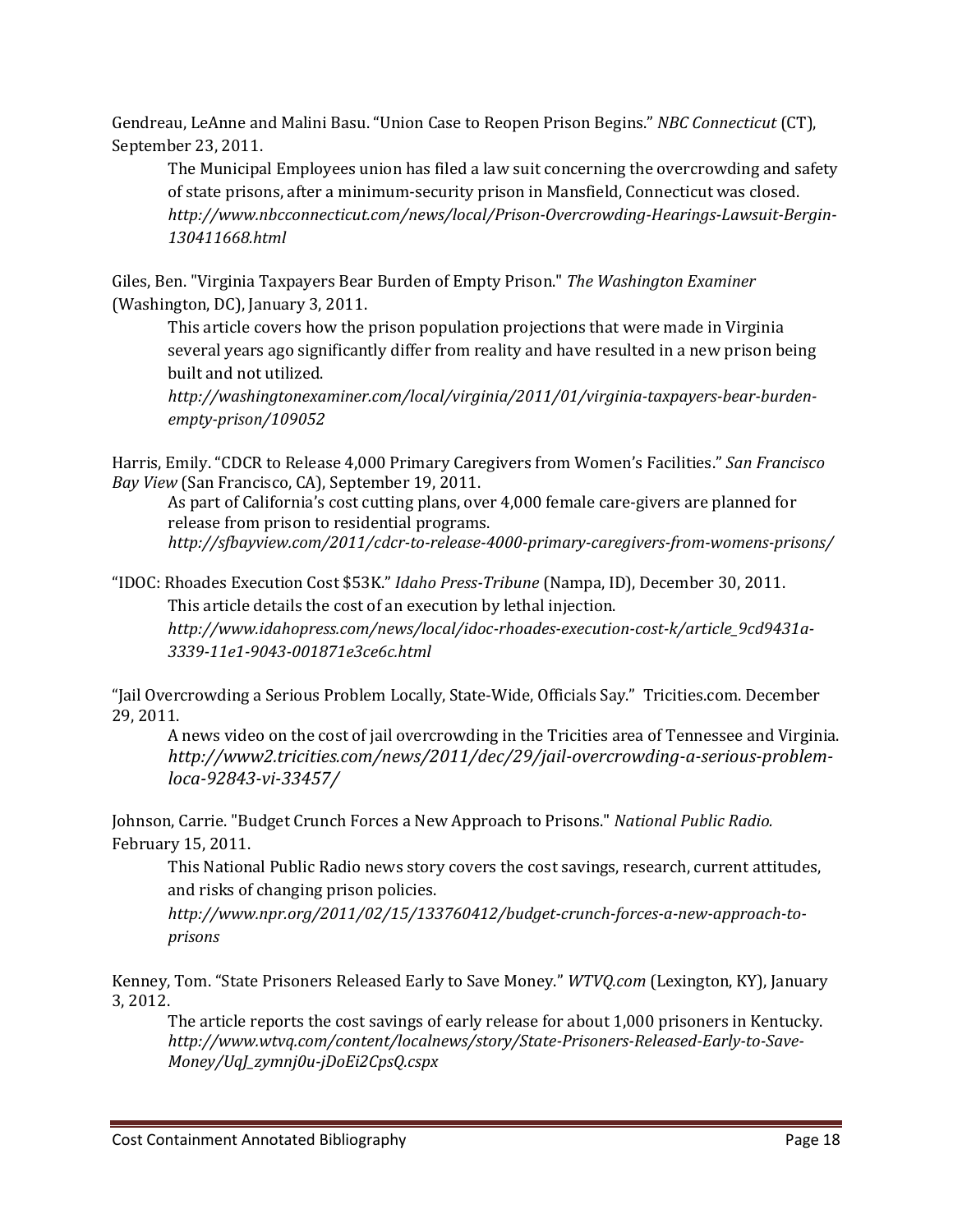Lender, Jon. "State Employees Reap \$250M a Year in OT." *Hartford Courant* (Hartford, CT),October 2, 2011.

This article provides examples of Connecticut state employees with significant overtime pay, including corrections.

*[http://www.courant.com/news/politics/hc-lender-column-overtime-1002-](http://www.courant.com/news/politics/hc-lender-column-overtime-1002-20111002,0,53984.column) [20111002,0,53984.column](http://www.courant.com/news/politics/hc-lender-column-overtime-1002-20111002,0,53984.column)*

Lester, David. "County Officials Concerned About Tracking High-Risk Offenders." *Yakima Herald-Republic* (Yakima, WA), November 5, 2011.

The impact of dealing with a state budget shortfall by cutting the state's role in supervising high-risk offenders is discussed.

*[http://www.yakima-herald.com/stories/2011/11/05/county-officials-concerned-about](http://www.yakima-herald.com/stories/2011/11/05/county-officials-concerned-about-tracking-high-risk-offenders)[tracking-high-risk-offenders](http://www.yakima-herald.com/stories/2011/11/05/county-officials-concerned-about-tracking-high-risk-offenders)*

Monegain, Bernie. "EMR, Telemedicine Save Texas \$1B." *Healthcare IT News.* August 24, 2011. The Texas statewide electronic medical record (EMR) system and telemedicine service have reduced costs by \$1 billion over 10 years, while serving 145 state corrections facilities. *<http://www.healthcareitnews.com/news/emr-telemedicine-saves-texas-1b>*

Ortiz, Jon. Ortiz, Jon. "State Prison Worker Unions Opt for Contract Changes to Save Jobs." *The Sacramento Bee* (Sacramento, CA), October 19, 2011.

This article discusses prison union contract changes designed to ease the job loss as responsibility shifts from the state to local government in California. *<http://www.sacbee.com/2011/10/19/3988421/state-prison-worker-unions-opt.html>*

Reinhart, Mary K. "State, Critics Disagreeing on Impact of Mental-Health Cuts." *The Arizona Republic* (Mesa , AZ), September 21, 2011.

Impact of cuts in drugs and crisis services for mentally ill in Arizona may be seen in emergency rooms, psychiatric hospitals and jails. *[http://www.azcentral.com/arizonarepublic/news/articles/2011/09/21/20110921mental-](http://www.azcentral.com/arizonarepublic/news/articles/2011/09/21/20110921mental-health-cuts-toll-debated.html)*

*[health-cuts-toll-debated.html](http://www.azcentral.com/arizonarepublic/news/articles/2011/09/21/20110921mental-health-cuts-toll-debated.html)*

Rothschild, Scott. "Kansas Prison System Overcrowded and Understaffed, Says Department of Corrections Secretary." *LJWorld.com,* September 20, 2011.

This article reports on staffing cuts in Kansas prisons and the balance of additional cuts with public safety.

*[http://www2.ljworld.com/news/2011/sep/20/kansas-prison-system-overcrowded-and](http://www2.ljworld.com/news/2011/sep/20/kansas-prison-system-overcrowded-and-understaffed-/)[understaffed-/](http://www2.ljworld.com/news/2011/sep/20/kansas-prison-system-overcrowded-and-understaffed-/)*

Shannon, Brad. "Budget Cuts Worry State Public-Safety Officials." *The Olympian* (Olympia, WA), September 16, 2011.

This article outlines potential cuts in corrections, both in inmate supervision and reduced sentences.

*<http://www.theolympian.com/2011/09/16/1802931/budget-cuts-worry-state-public.html>*

Smoot, D.E. "State Inmates Cost Counties Millions." *Muskogee Phoenix* (Muskogee, OK), November 6, 2011.

This article summarizes how costs are shifting from state to local budgets, as state prisoners are housed in jails longer due to overcrowding at the state level.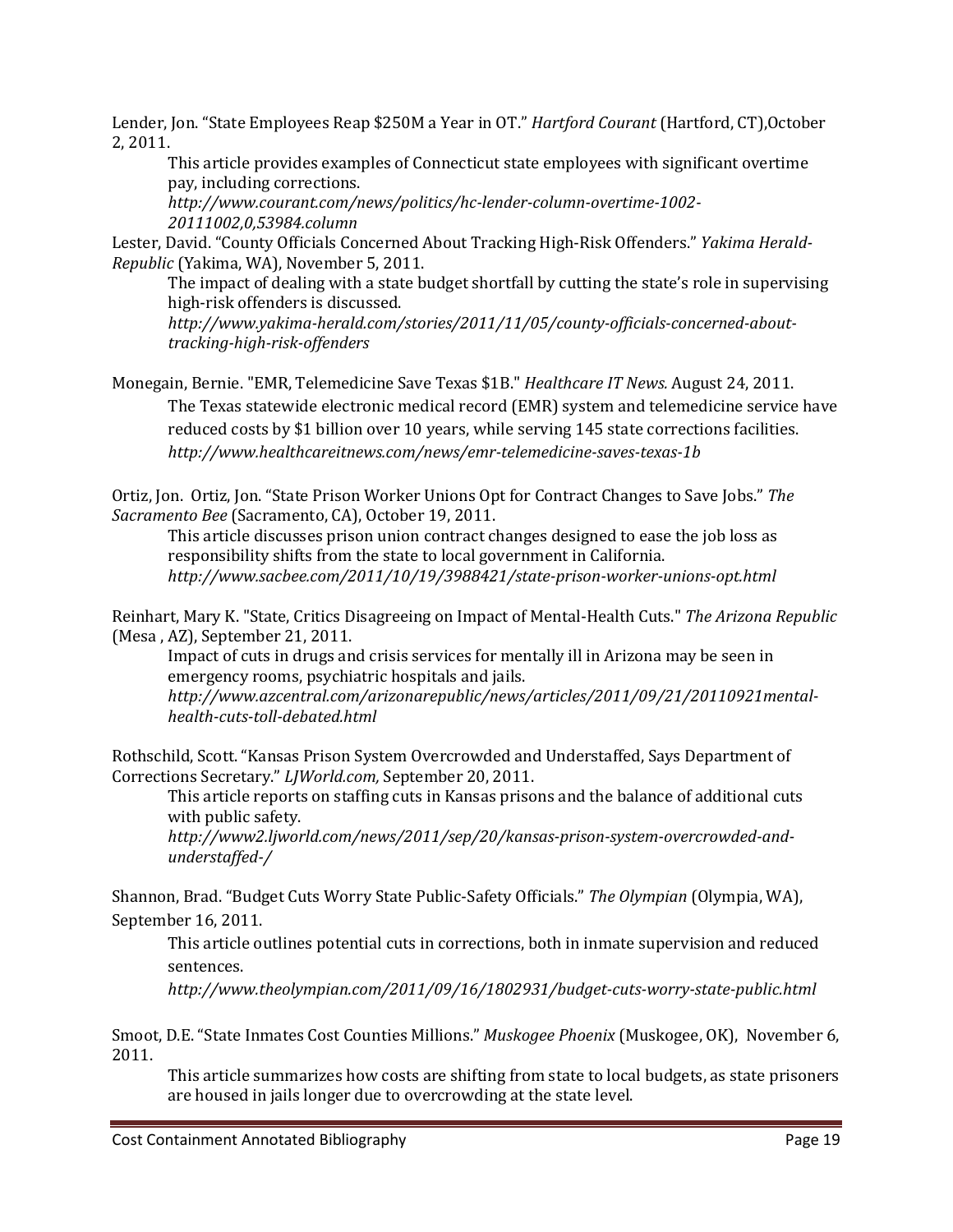*<http://muskogeephoenix.com/local/x2039722490/State-inmates-cost-counties-millions>*

"Solar Panels to Power a California Jail." *Mother Nature Network,* December 28, 2011.

This example of cost savings is projected to reduce electricity spending by \$14 million over 25 years.

*<http://www.mnn.com/earth-matters/energy/stories/solar-panels-to-power-a-california-jail>*

Stein, Jason. "State Takes 1,200 Milwaukee County Inmates Off FoodShare." *Milwaukee Journal Sentinel* (Milwaukee, WI), September 24, 2011.

This article covers both inmate fraud and invalid participation in Wisconsin's public food assistance program.

*<http://www.jsonline.com/news/statepolitics/130511318.html>*

Stevick, Eric. "State Prison in Monroe Key to System, Say Officials." *The Herald* (Everett, WA), January 4, 2011.

This article details a variety of ways the Monroe Correctional Complex can be adapted to reduce costs.

*<http://heraldnet.com/article/20110104/NEWS01/701049915>*

Sullivan, Jennifer. "Budget Woes: Will Parolees Get a Free Pass?" *The Seattle Times* (Seattle, WA), October 10, 2011.

A variety of cuts, including unsupervised release from prison, are considered to meet the Washington DOC budget reductions of 5-10 percent.

*[http://seattletimes.nwsource.com/html/localnews/2016465781\\_doccuts11m.html](http://seattletimes.nwsource.com/html/localnews/2016465781_doccuts11m.html)*

Walker, Teri. "Corrections Evaluates Both Private and Public Prisons." *AZJournal.com* (Holbrook, AZ), January 14, 2012.

This article covers a comparison report of the costs and services provided by Arizona's public and privately run prisons.

*[http://www.azjournal.com/2012/01/04/corrections-evaluates-both-private-and-public](http://www.azjournal.com/2012/01/04/corrections-evaluates-both-private-and-public-prisons/)[prisons/](http://www.azjournal.com/2012/01/04/corrections-evaluates-both-private-and-public-prisons/)*